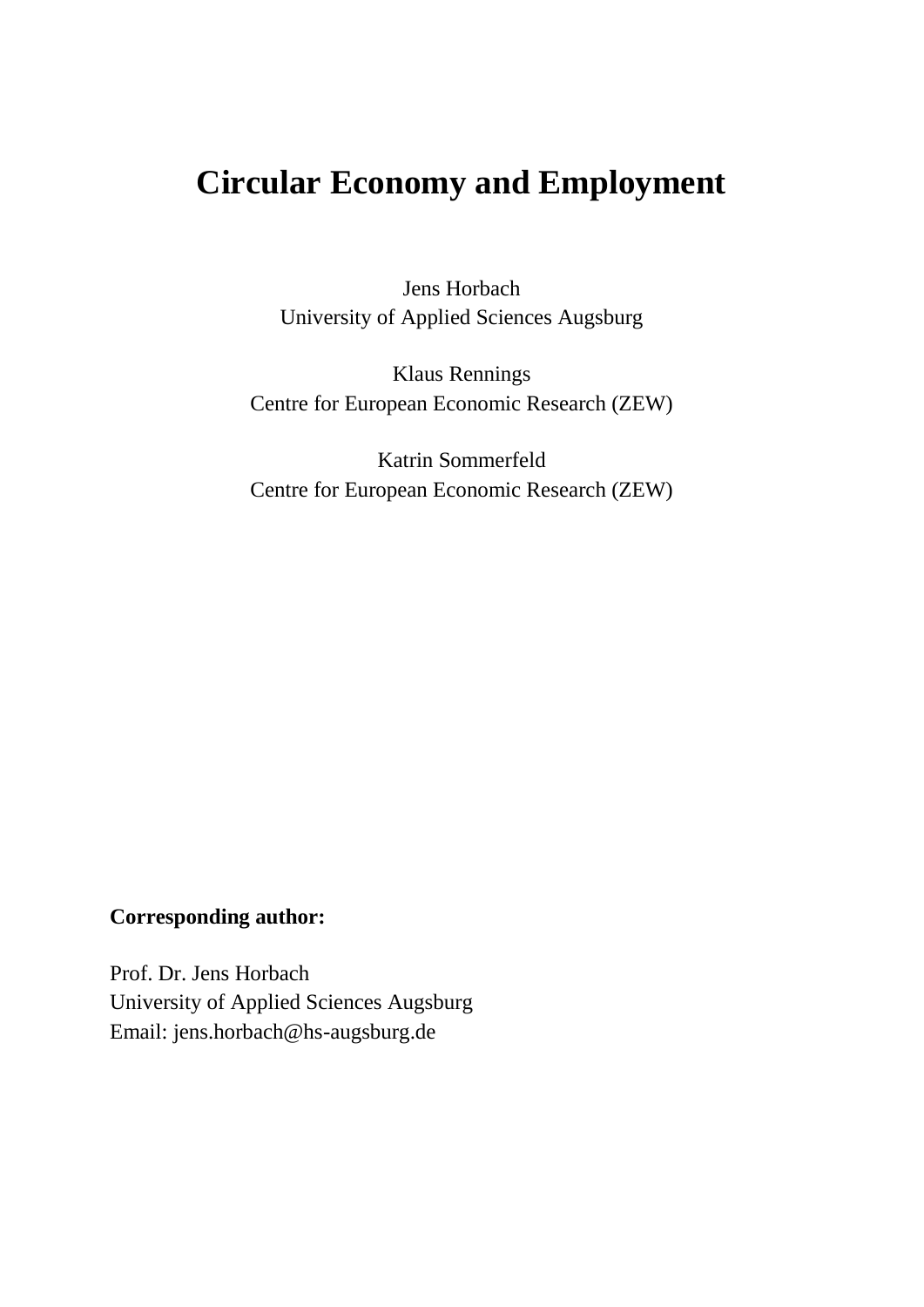# **I. Circular Economy as one of the main Elements of Greening an Economy, Green Growth and Eco-Innovation (WP 1)**

In the following, we analyze the main definition elements of a circular economy with their relationships to other concepts, such as green growth and eco-innovation.

The circular economy principally focuses on savings on the shares of material, labor, energy, and capital embedded in the product. In finite systems, it is intended to design out waste and material (Ellen MacArthur Foundation 2013a and b, 2014). An important difference is made between consumable (one or few times usage) and durable (years of usage) products. In a circular economy, consumable products shall principally consist of biological ingredients that can be easily returned to the biosphere. Moreover, they satisfy basic needs, such as food, water and energy. It is important to note that a circular economy only works if the consumption of these goods is not faster than the regeneration of materials. Durable products are made out of mineral and non-mineral materials which are non-regenerative, such as housing, cars, electronic equipment and so forth. In a circular economy, it is crucial that the raw material of durable products retains its value through multiple usages and does not cause any negative externalities or leakages in its use (Ellen MacArthur Foundation 2013a, Rossé 2015). Regarding durables, households are supposed to change their role, not being a consumer any longer but a mere user of the product. Savings of raw materials within durable goods may be achieved by recycling, refurbishment, remanufacturing, reusing or by substituting a less wasteful product. In fact, these concepts have been already discussed in the eighties (see for instance Faber et al. 1988) and have been applied with more or less success. More recently, new ways of achieving a circular economy are explored and analyzed. The general digitization of the economy may also result in a reduction of material and energy use. In a recent study, Rexhäuser et al. (2014) find that an increase of ICT capital is associated with a reduction of energy demand. The substitution of printed photos by solely digitally distributed ones or electronic newspapers serves as a further example. The so-called "sharing economy" (Heinrichs 2013) also promotes the realization of a circular economy. As an example, car sharing may result in a higher utilization rate of cars and thus in less material consumption. In general, a greater relative importance of the service sector may also lead to a reduction of energy and material.

In comparison to the approach of a circular economy, the terms "green growth" or "greening of the economy" denote broader concepts. The OECD (2011:4) defines green growth as follows: "Green growth means fostering economic growth and development, while ensuring that natural assets continue to provide the resources and environmental services on which our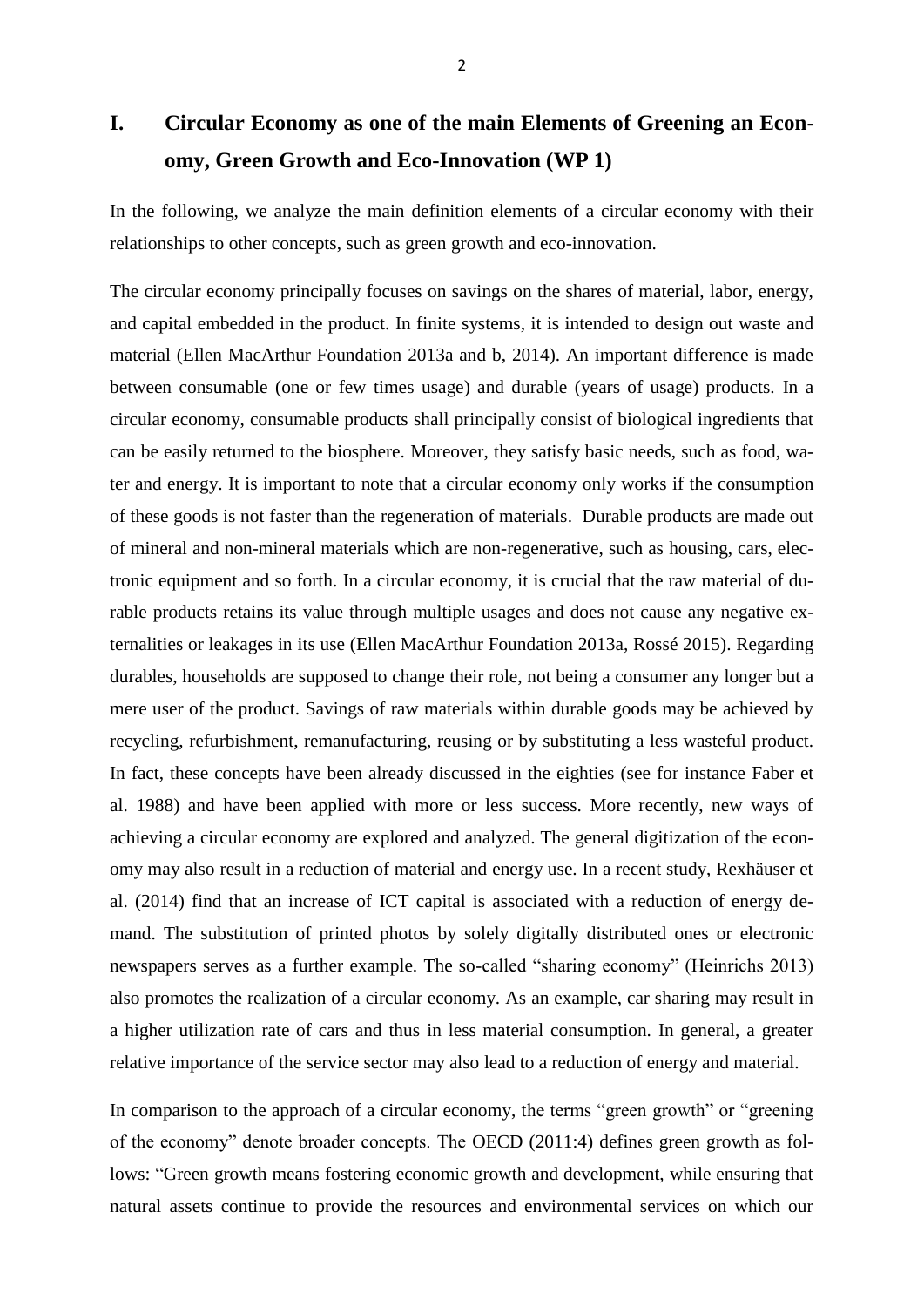well-being relies. To do this, it must catalyze investment and innovation which will underpin sustained growth and give rise to new economic opportunities."

The UNEP (2011) and the World Bank (2012) even broaden this concept by including a social dimension: "A green economy is one that results in improved human well-being and social equity, while significantly reducing environmental risks and ecological scarcities. In its simplest expression, a green economy can be thought of as one which is low carbon, resource efficient and socially inclusive." (EEA 2014:12)

Following these definitions, the EEA (2014:11) formulates three objectives of a green economy:

- Improving resource-use efficiency: A green economy is one that is most efficient in its use of energy, water and other material inputs;
- Ensuring ecosystem resilience: It also protects the natural environment, the structures of its ecosystems and flows of ecosystem services; and
- Enhancing social equity: It promotes human well-being and fair burden sharing across societies.

In line with the aforementioned OECD definition, the Green Growth Knowledge Platform (2013:3) emphasizes the role of "… innovations as a means of breaking with unsustainable growth paths." Furthermore, it accentuates the importance of "… the creation and dissemination of new, more environmentally sustainable technologies, goods, and services." Ecoinnovations are therefore crucial for the realization of green growth. In a widespread definition resulting from the MEI (Measuring Eco-Innovation) project of the EU, "Eco-innovation is the production, application or exploitation of a good, service, production process, organizational structure, or management or business method that is novel to the firm or user and which results, throughout its life cycle, in a reduction of environmental risk, pollution and the negative impacts of resource use (including energy use) compared to relevant alternatives." (Kemp, Pearson 2008) This broad definition departs from the output of *all* innovation activities, including those that were not initially intended to improve the environment.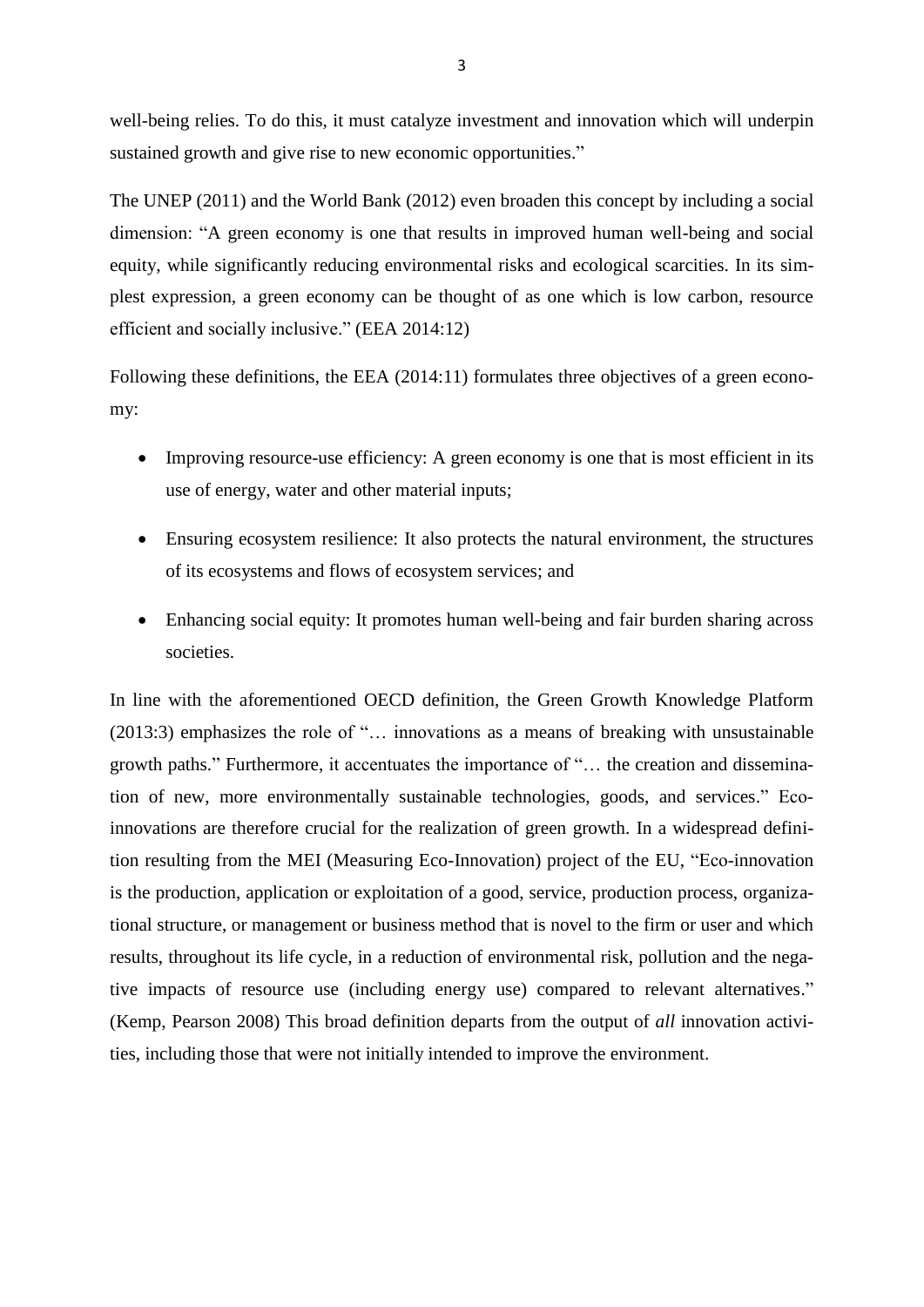hhhhhh (Environmental) policy tools Other determinants (e.g. market conditions) Eco-Innovation Green Economy, Green Growth **Circular** Economy Natural assets: Renewable and non-renewable stocks, ecosystems and biodiversity

**Figure 1: Green growth and the circular economy: Drivers and relationships**

Figure 1 shows the relationships between eco-innovation, green growth, the circular economy and the role of regulation activities. According to the analyses of EEA (2014) and OECD (2015), moving towards a circular economy may be understood as a tool to achieve a green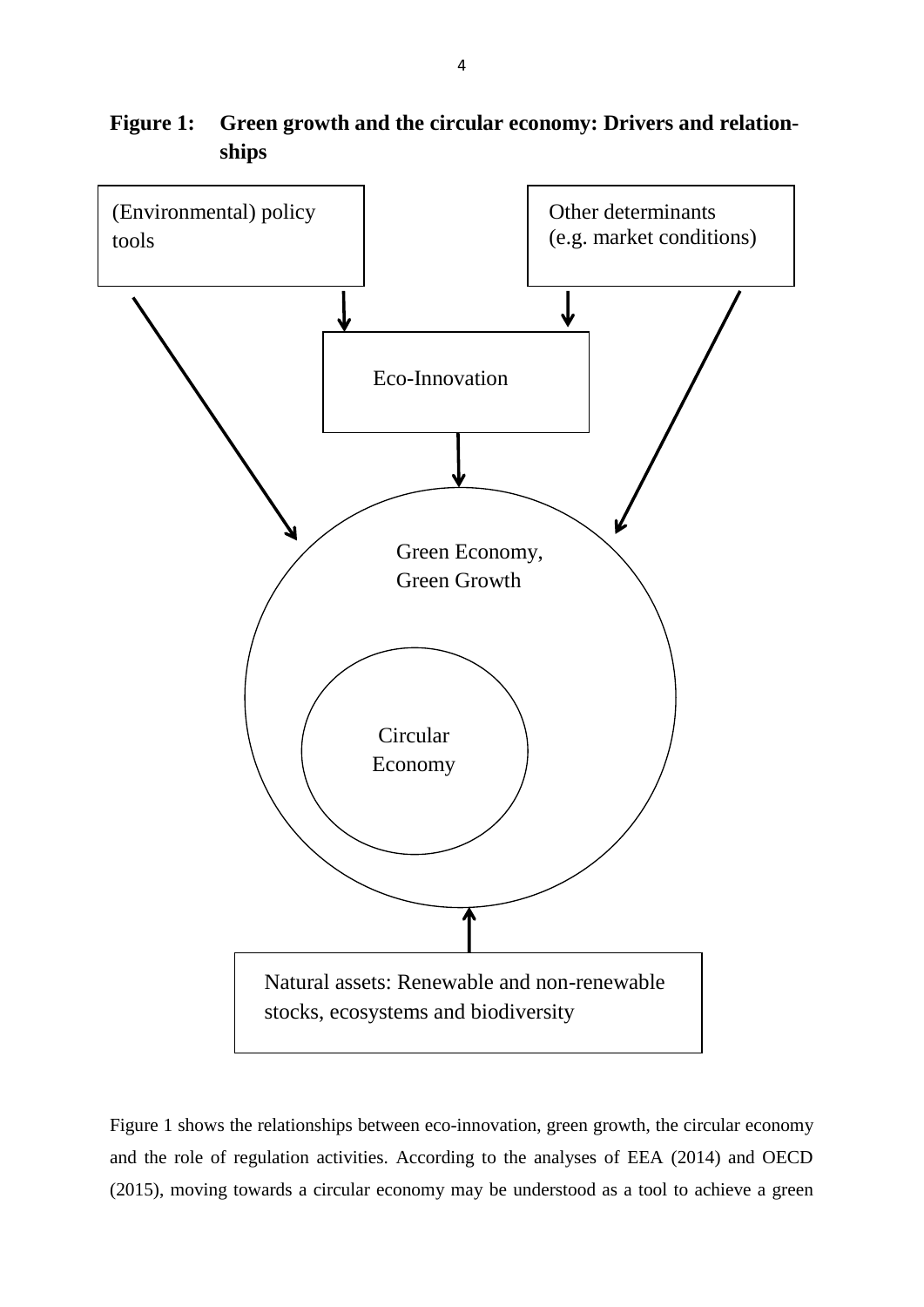economy. A circular economy is one of the main elements of greening an economy. The circular economy "… refers mainly to physical and material resource aspects of the economy fuel, minerals, water, biomass, etc. It does not place emphasis on human well-being or social inclusion rather it focuses on recycling, limiting and re-using the physical inputs to the economy, and using waste as a resource, leading to reduced primary resource consumption." (EEA 2014:11) Therefore, the circular economy may be understood as a subset of the green growth or green economy concept.

This may also be illustrated by considering the following classification of environmental fields:

- Prevention of water pollution, waste water treatment,
- Waste disposal, recycling,
- Prevention of air pollution, climate protection,
- Noise abatement.
- Removal of hazardous waste,
- Soil protection,
- Treatment of dangerous substances,
- Radiation protection,
- Nature protection, protection of species.

Whereas the green economy comprises all aforementioned fields, fields such as noise abatement, soil or nature protection are not in the main focus of a circular economy.

The green economy is based on the availability of natural assets (OECD 2011). At this point, the link to the sustainability concept becomes clear: If a green economy is able to fulfil the famous management rules (Daly 1996), shortly summarized by "keeping natural capital intact for future generations," then it may be described as sustainable.

With regard to the drivers of a green and circular economy, eco-innovation plays a crucial role as key determinant for a positive development. However, following the results of a broad empirical literature analysis (see e.g. Horbach et al. 2012), eco-innovation is highly dependent on regulation activities and different (environmental) policy instruments.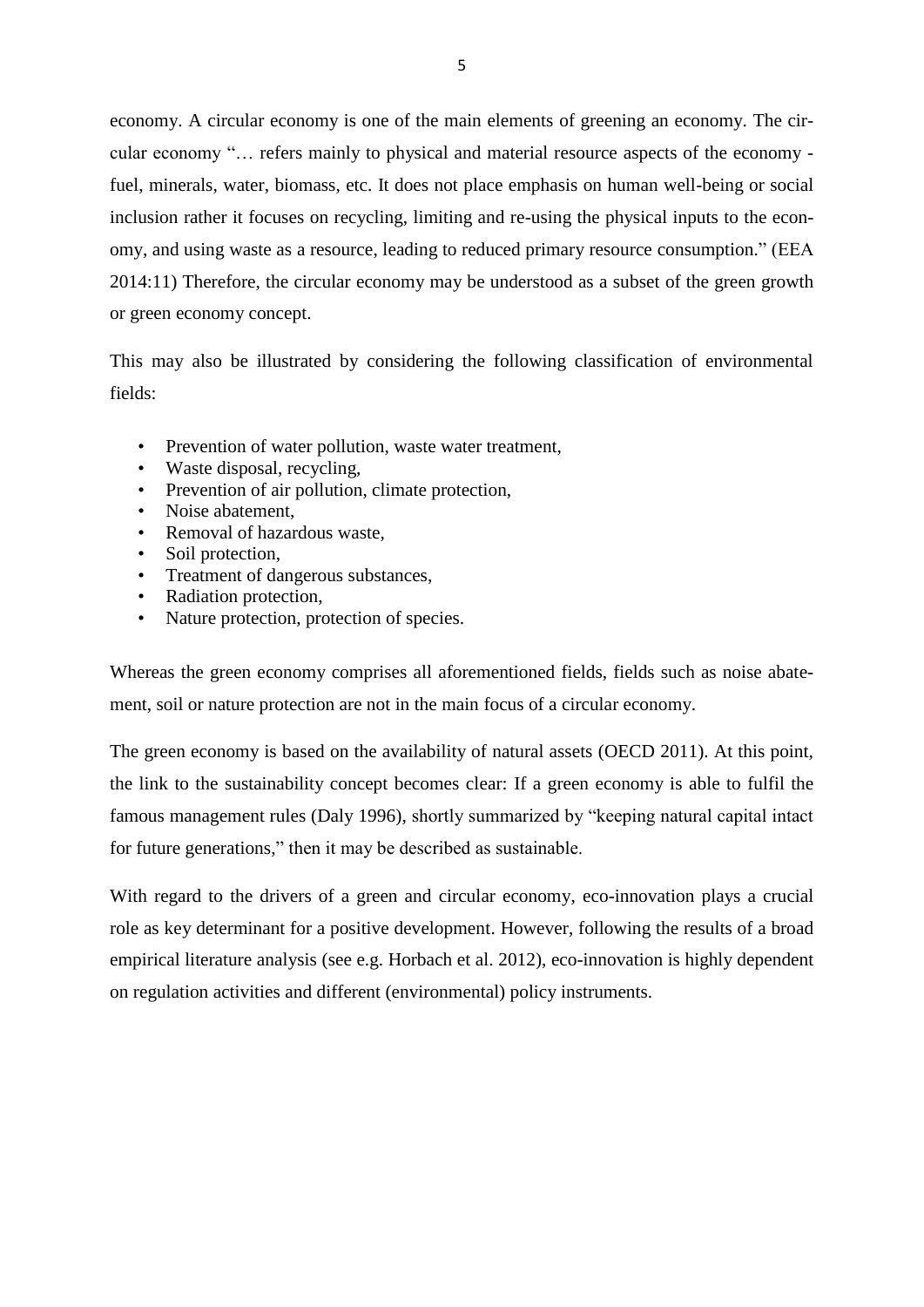## **II. Literature Overview of the Existing Studies on the Economic Effects of a Green (Circular) Economy with a special Focus on Employment Effects (WP 2)**

### **Structure**

- 1. Employment Effects of Green Growth from a Theoretical Perspective
- 1.1 Definition of Green Jobs (or "Circular Economy Jobs")
- 1.2 Measuring the Employment Effects of the Green Economy
- 1.3 Eco-Innovation and Employment
- 2. Empirical Results: Different Strands of Literature
- 2.1 Gross Employment Effects of the Green Economy
- 2.2 Net Employment Effects: Results from CGE and Related Models
- 2.3 Employment Effects of Eco-Innovations
- 2.4 Green (Employment) Effects of the Digitization of the Economy
- 3. Summary

## **1. Employment Effects of Green Growth from a Theoretical Perspective**

### **1.1 Definition of Green Jobs (or "Circular Economy Jobs")**

In a quite general formulation, the UNEP (2008:3) defines green jobs as "… jobs that help to protect ecosystems and biodiversity; reduce energy, materials, and water consumption through high efficiency strategies; de-carbonize the economy; and minimize or altogether avoid generation of all forms of waste and pollution." This definition seems to capture all relevant aspects, but it is not operational in terms of calculating green jobs. Following the OECD (2012), the definition of green jobs is still a work which is in progress since there are heterogeneous concepts. The so-called industry approach relies on counting jobs in the Environmental Goods and Services Sector (EGSS), but as this sector can also be defined in different ways, the estimations of the number of green jobs differ as well. Furthermore, a restriction to the EGSS does not consider the "green" employees using environmentally friendly processes and practices. Therefore, the International Labour Office (ILO) emphasizes the difference between employment in production of environmental outputs for consumption outside the producing unit and employment in environmental processes for consumption by the pro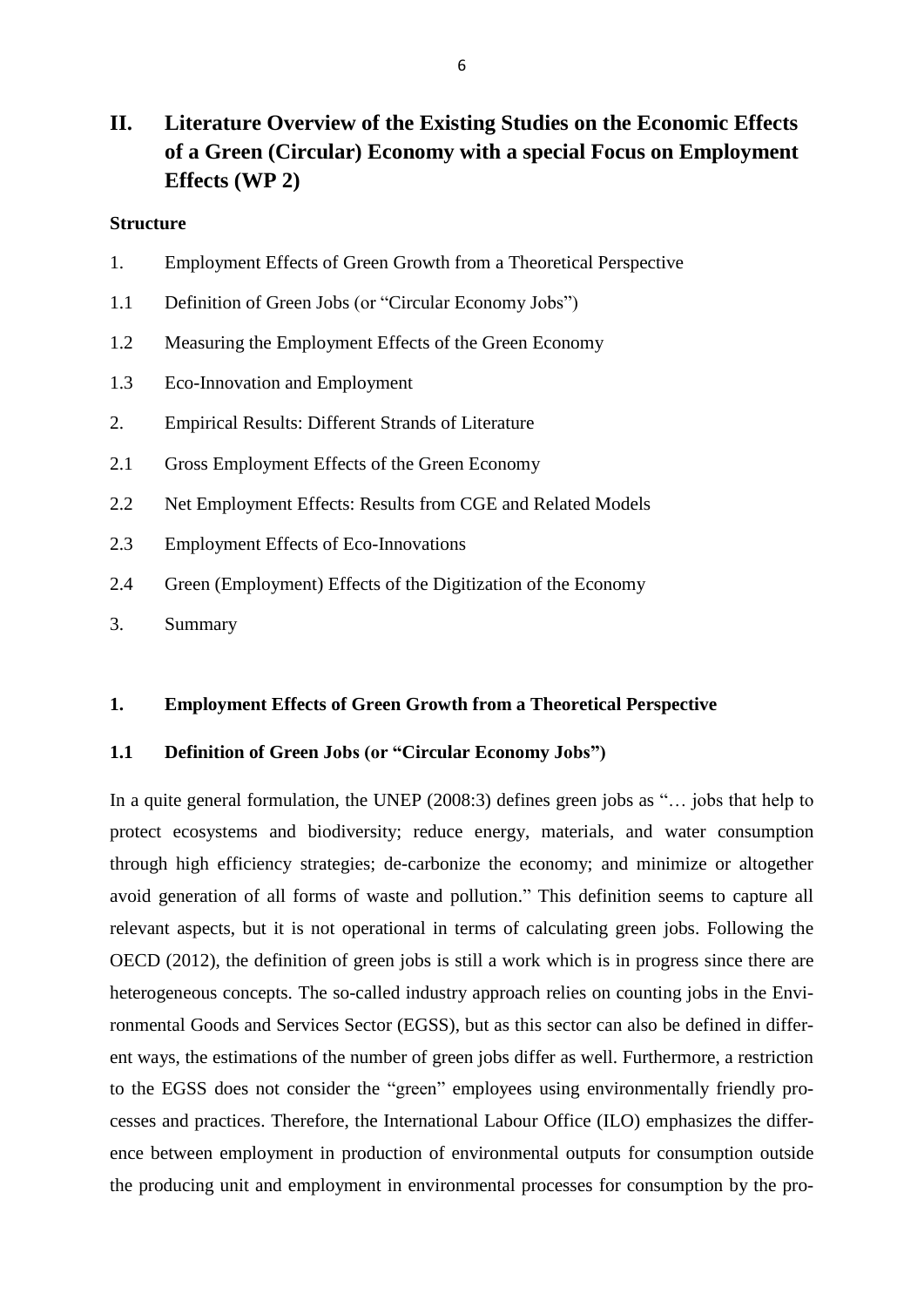ducing unit in its definition of "employment in environmental activities" [\(ILO 2013\)](#page-35-0). Furthermore, the ILO (2012) introduces a more narrow definition of green jobs by adding a "decent work dimension" to the environmental dimension. In the sense of the ILO definition, green jobs include only employment in environmental activities that fulfil the conditions of decent work.

The European Commission (2012:4) focuses on the dynamic character of greening the economy and defines green jobs as: "…covering all jobs that depend on the environment or are created, substituted or redefined (in terms of skills sets, work methods, profiles greened, etc.) in the transition process towards a greener economy." Following this definition, green jobs may be newly created (for instance, by increasing the renovation rate of buildings or carbon capture and storage technologies), created by substitution (electric cars replace traditional ones) or redefined (for instance, chimney sweepers as emission controllers).

## **1.2 Measuring the Employment Effects of the Green Economy**

There are different concepts for measuring the employment relevance of a green economy. Gross employment focuses on the number of employees within the EGSS and related sectors. The aim of these studies consists of showing the quantitative importance of green employees in an economy without taking job losses of green policy into account. These gross employment effects can be divided in direct and indirect effects (see for instance Meyer, Sommer 2014). Direct employees belonging to the EGSS sector contribute to the production of environmental goods and services. As the EGSS needs intermediate goods from other sectors, it is also useful to calculate indirect employment effects via Input-Output analyses. Besides direct and indirect gross employment, induced green employment effects have to be considered as well. These induced jobs "… are created through additional consumer spending from direct and indirect job earnings." (Meyer, Sommer 2014:7) The estimation of gross employment is beneficial in order to capture the scope and the importance of a green economy, but it is not able to assess the impact of environmental policy measures on overall employment in an economy. To answer such a question, a calculation of net green employment is necessary. Net employment effects account for the problem that environmental policy may create jobs, for instance in the EGSS, but these job gains are usually accompanied by job losses, for instance in fossil and nuclear energy production. A reason for this might be reduced consumption due to higher energy prices or job losses in other sectors. It may be the case that environmental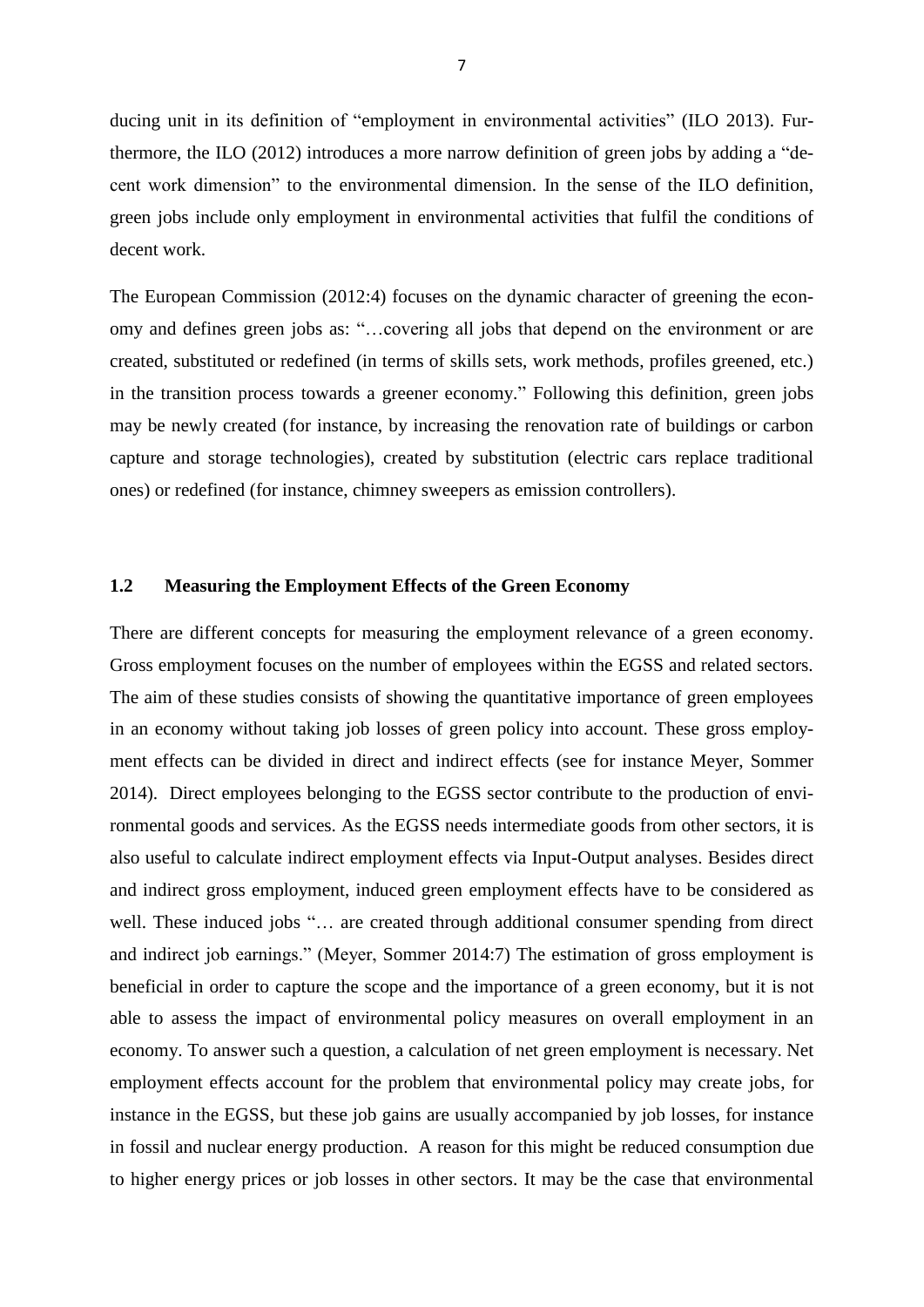policy leads to highly positive gross employment effects but in the worst case even to negative net employment. Net employment effects are frequently calculated by Computable General Equilibrium (CGE) or related models. Treatment effects models might offer a valuable alternative to these models.

### **Specificities of the Measurement of Green Jobs in the CE**

The measurement of gross employment effects in the Circular Economy is only partially possible. On the one hand, the number of employees in the waste and recycling sector or in the car sharing sector is quite easy to count. On the other hand, "… employment in new technologies, business practices or shifts in professions that yield improved energy efficiency are difficult to separate from regular employment, as they occur in existing industries and achieve the same economic output and level of well-being but with less energy." (Meyer, Sommer 2014:6)

The OECD (2015:57) confirms this diagnosis: "Comparable information about the economic opportunities, in terms of jobs and competitiveness, arising from improved resource productivity remains scarce. This is because the dynamic aspects of resource productivity policies are difficult to capture statistically, and because many measurement efforts have been focusing on the waste management phase, rather than on the overall efficiency of the economy and of supply chains."

All in all, only parts (such as the recycling or the car sharing sector) of the employment effects of the CE may be directly captured by existing statistics and other available information, whereas the effects of less material or energy consumption may be estimated by CGE or similar models.

## **1.3 Eco-Innovation and Employment<sup>1</sup>**

As eco-innovation is one of the main trigger factors for the development of a circular economy. An analysis of the resulting employment effects is essential. Eco-innovation can be defined as "... the production, application or exploitation of a good, service, production process, organizational structure, or management or business method that is novel to the firm or user and which results, throughout its life cycle, in a reduction of environmental risk, pollution and

**.** 

 $<sup>1</sup>$  This section is partly based on Horbach, Rennings (2013).</sup>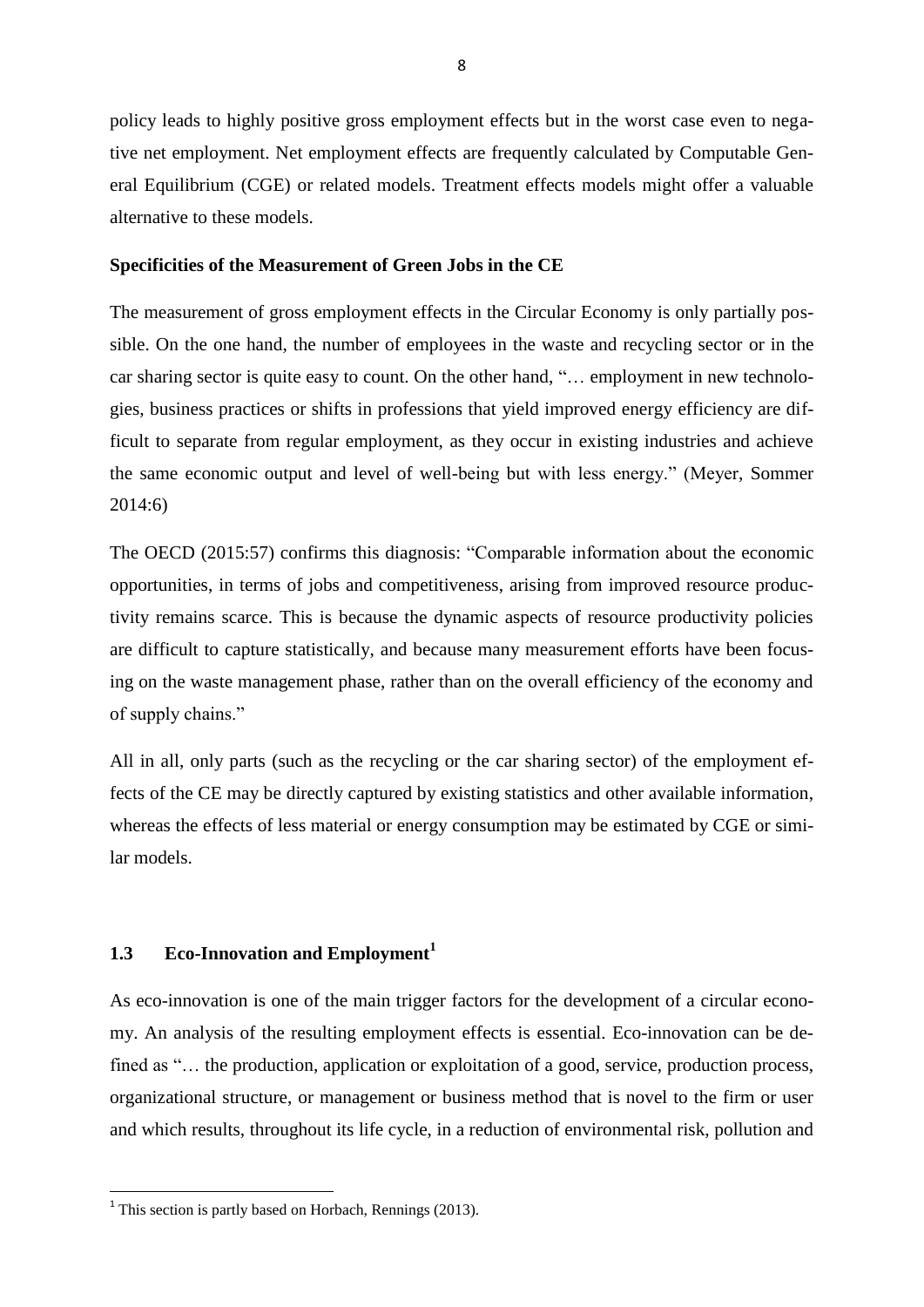the negative impacts of resource use (including energy use) compared to relevant alternatives." (Kemp, Pearson 2008)

The relationship between (eco-) innovation and employment within a company strongly depends on the nature of innovation, especially between process and product innovation (see Pfeiffer, Rennings 2001 and Figure 2). Concerning process innovations, a further distinction between end-of-pipe and cleaner technologies is crucial.

Process innovations are often suspected for inducing negative employment effects (see for instance Edquist et al. 2001, Harrison et al. 2008). This might be the case if process innovations result in higher labor productivity within the company, accompanied by a given output. The case of environmentally oriented process innovations requires a more detailed argumentation by making a difference between end-of-pipe and cleaner technologies: Cleaner production technologies are integrated into the production process which often causes less pollution, material or energy savings (Frondel et al. 2007). These cost-savings may lead to an increase of factor productivity in total (including labor, capital and energy) of the company. It depends on the individual case whether the cost-saving process innovations also affect the share of labor of the corresponding production process. A higher efficiency of capital induced by cleaner technologies may lead to a substitution of labor by capital since labor becomes relatively less valuable to the company which is accompanied by lower wages. On the other hand, lower wages may moderate negative employment effects. Cleaner technologies may also be supported by organizational innovations and/or human capital growth. Then, the cost-saving effects may be achieved by recruiting more specialized and high qualified employees who are able to reorganize production processes in a more resource-efficient way.

All in all, depending on the specific cleaner production technology, a higher, constant or lower labor share is the potential result. In any case, an increase in total factor productivity caused by cleaner technologies strengthens the competitiveness of companies and thus may lead to positive employment effects by lower prices and a higher demand (see also Edquist 2001) which is also in line with the famous Porter hypothesis (Porter and van der Linde 1995).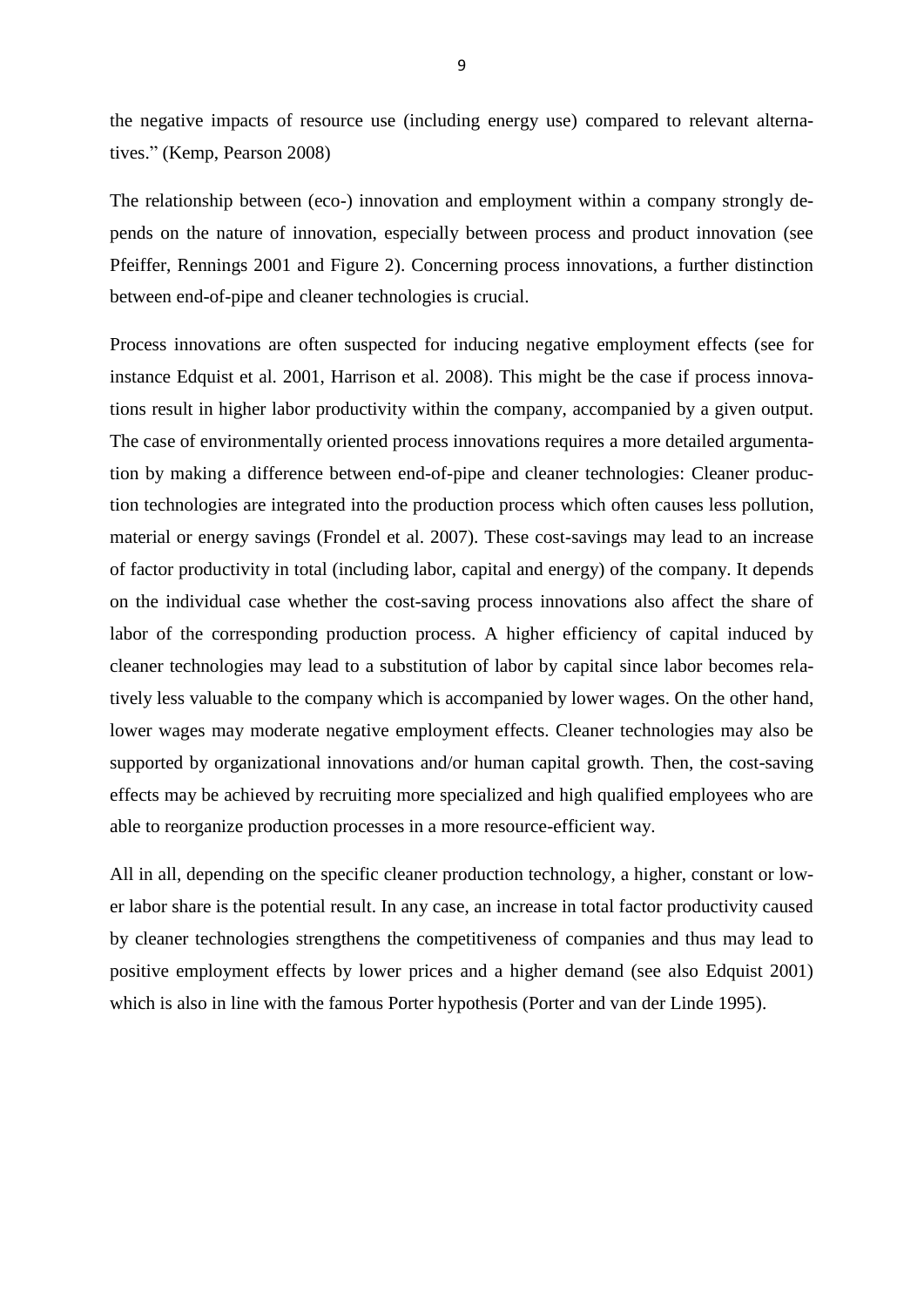

**Figure 2: Employment effects of eco-innovation at the firm level**

Source: Based on Horbach, Rennings (2013).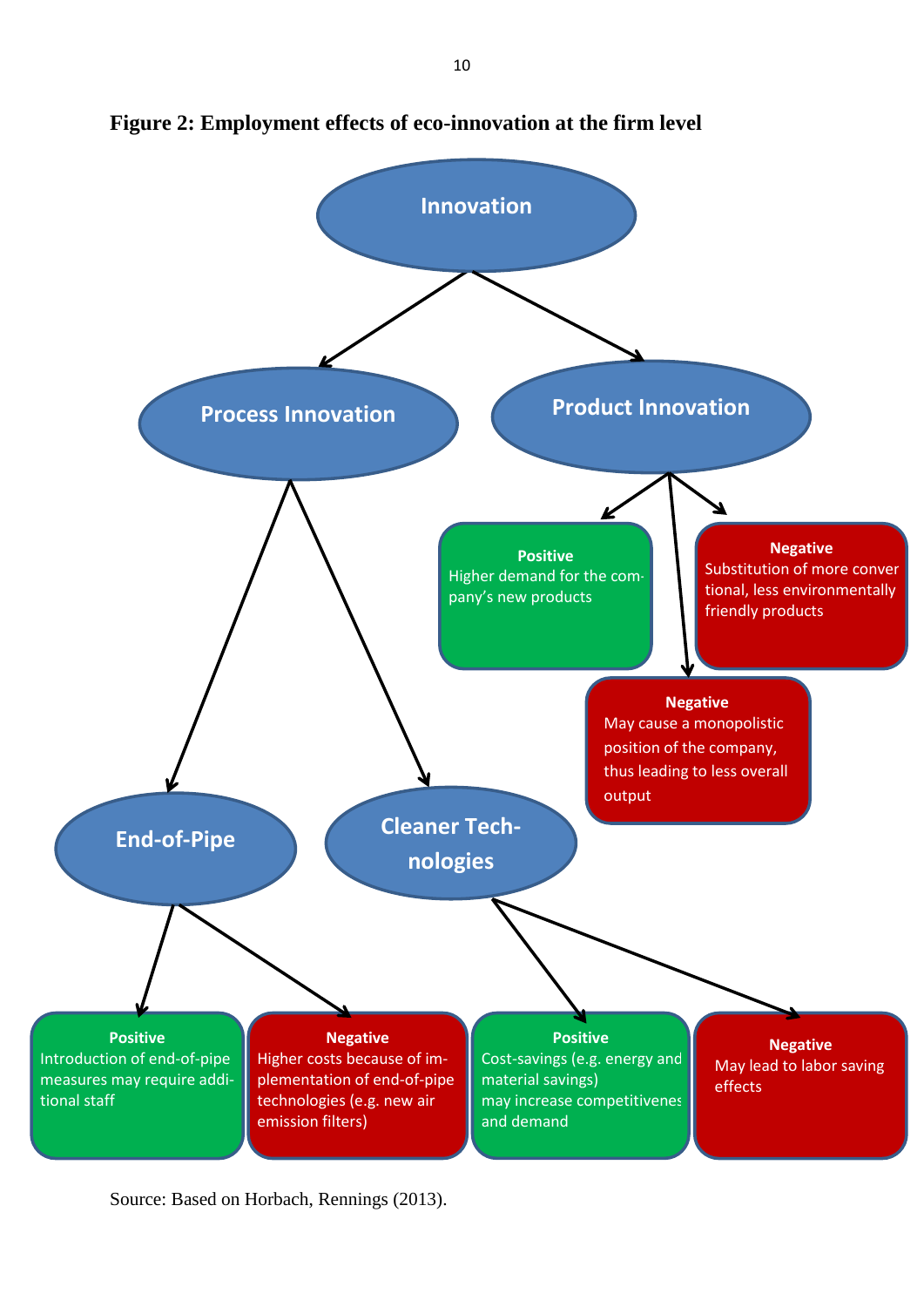On the other hand, we have to discuss the case of end-of-pipe oriented process innovations, for instance the introduction of an additional filter system for the production process. The construction, the installation and the maintenance of a filter system may require additional staff and thus result in positive direct employment effects. The indirect effect, however, may be negative since end-of-pipe technologies cause higher costs connected with a lower competitiveness and a decline of output and employment. All in all, the effects of environmental process innovations on employment remain an empirical question.

The employment effects of environmental product innovations also remain theoretically unclear. On the one hand, product innovations may induce new demand for the company's products if they create completely new markets or if they substitute products of competitors. In this case, the effect for employment at the company level is positive. On the macroeconomic level, the effect is not determined and depends inter alia on the labor intensity of the substituted products. Negative employment effects of product innovations may also arise as the introduction of the new product may cause a monopolistic position leading to a reduction of overall output (Hall et al. 2006).

## **2. Empirical Results: Different Strands of Literature**

## **2.1 Gross Employment Effects of the Green Economy**

Studies on gross employment in the green economy are already available for various countries (see Table 3 for examples, GHK 2009 and Bowen, Kuralbayeva 2015 for literature reviews). The different employment figures for several countries are hardly comparable due to different methodological approaches. Mere supply side approaches "count the heads" in the Environmental Goods and Services Sector without calculating indirect or induced employment effects. Furthermore, multi-purpose products, such as screws that may be used for environmental or other purposes, make the calculation of green jobs difficult. Demand-side approaches try to estimate all environmentally related investment and current expenditure. These figures are then used to calculate direct and indirect employment effects via Input-Output analysis. As the data on environmental expenditure is not exhaustive, for instance, the German "official" calculation of green jobs complements the results of the IO-analysis by a supply-side approach (Edler, Blazejczak 2014).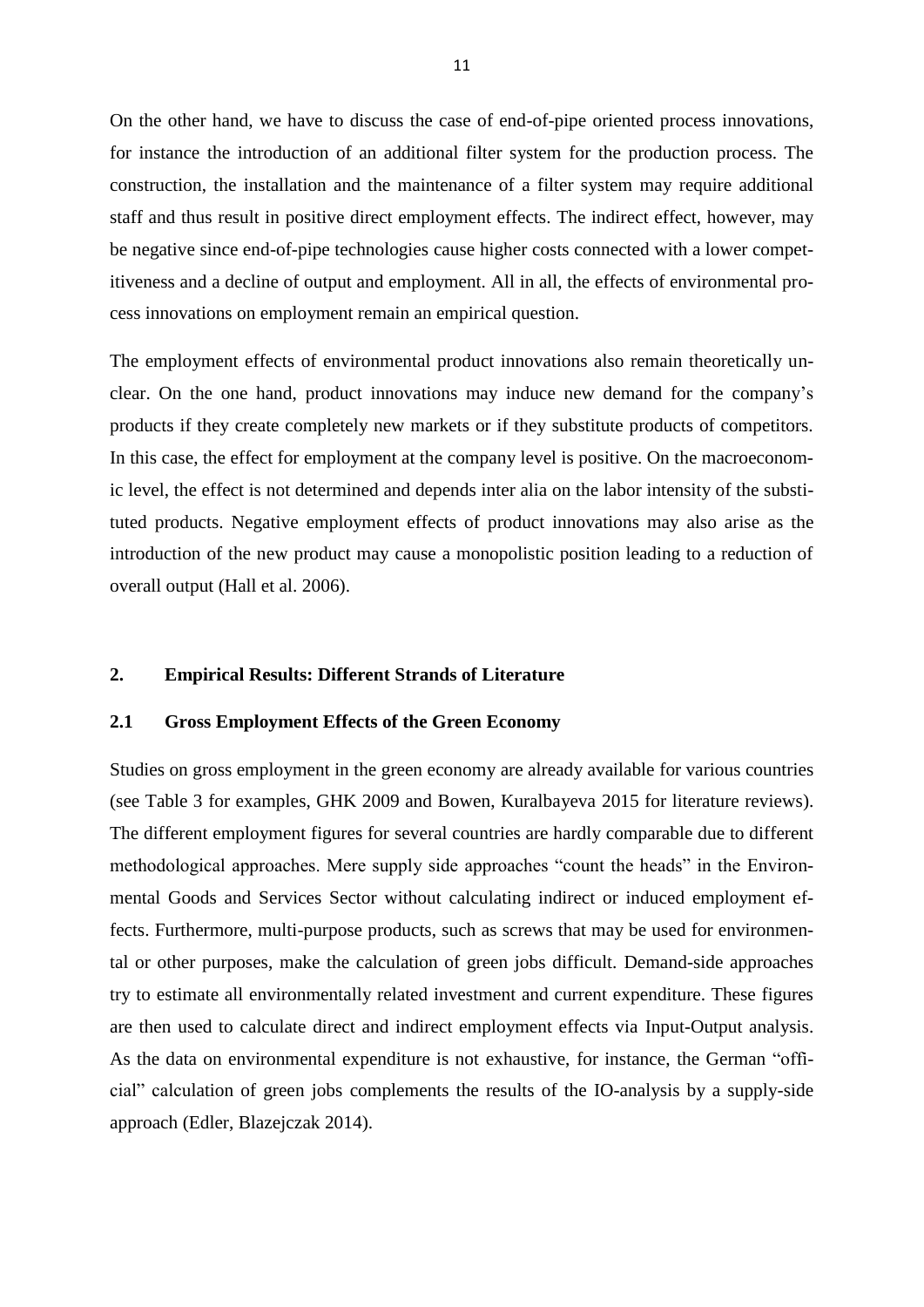|              | <b>Supply-side approaches</b>                                           | <b>Demand-side approaches</b>                                                                                                                            |
|--------------|-------------------------------------------------------------------------|----------------------------------------------------------------------------------------------------------------------------------------------------------|
| Methods      | Quantification of employees<br>in the EGSS (production and<br>services) | Estimating all environmen-<br>tally related investments and<br>current expenditures.<br>Measuring employment by<br>the use of Input-Output anal-<br>ysis |
| Shortcomings | No indirect effects<br>Multi-purpose products                           | Environmental expenditure<br>not fully covered by existing<br>data leading to an underesti-<br>mation of green jobs.                                     |

|  |  | Table 1: Methods for measuring the gross employment effects of the green economy |  |  |  |  |  |
|--|--|----------------------------------------------------------------------------------|--|--|--|--|--|
|  |  |                                                                                  |  |  |  |  |  |

Source: Own elaboration.

Unfortunately, studies on gross green employment only partially cover the circular economy, such as the waste and recycling sector and more recently the renewable energy sector. However, the employment effects of energy or waste saving measures or the digitization of the economy are not considered due to methodological reasons.

ECORIS (2012) updates the GHK (2009) study and calculates direct, indirect and even induced (by using multiplier analysis) green employment for the EU 27 (2008). The results (see Table 2) demonstrate a high importance of CE-related sectors, such as the waste or recycling sector. However, it is important to note that improving the performance of CE, for instance a drastic reduction of waste following the principle from "cradle to cradle," might even result in a reduction of these figures. The ECORIS results are also separately available for all EU 27 countries (see Figure 3).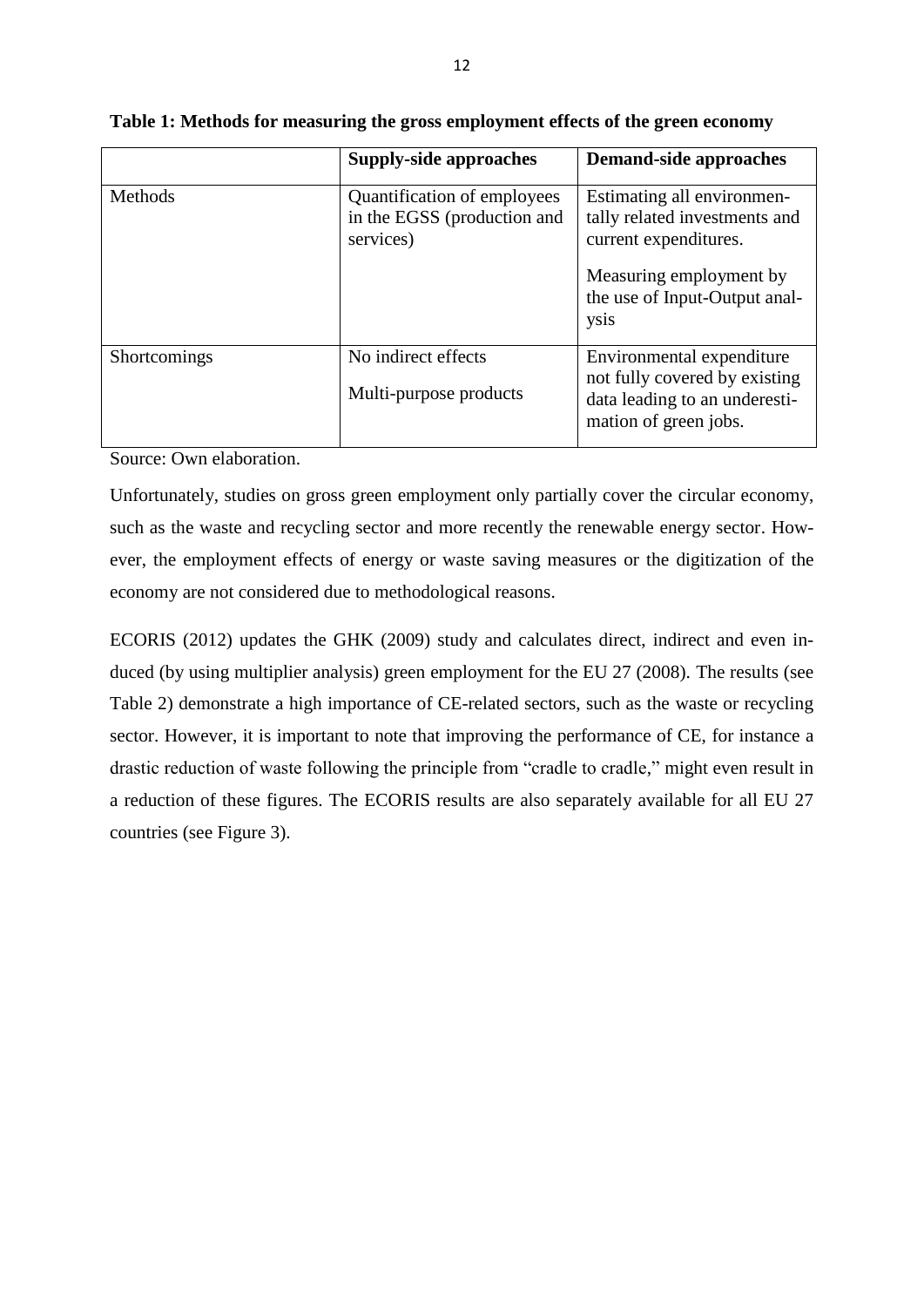|                         | <b>Employment</b><br>2000 | <b>Employment</b><br>2008 | <b>Employment</b><br>2010 | <b>Growth rate</b><br>2000 - 2008 (per<br>year) | <b>Total growth</b><br>2000 - 2008 |
|-------------------------|---------------------------|---------------------------|---------------------------|-------------------------------------------------|------------------------------------|
| Air                     | 33.668                    | 30.816                    | 29.598                    | $-1,10%$                                        | $-8,47%$                           |
| Wastewater              | 390.138                   | 418.324                   | 417.002                   | 0,88%                                           | 7,22%                              |
| Waste                   | 1.111.613                 | 1.361.160                 | 1.339.923                 | 2,56%                                           | 22,45%                             |
| Soil &                  |                           |                           |                           |                                                 |                                    |
| groundwater             | 14.460                    | 21.111                    | 21.029                    | 4,84%                                           | 46,00%                             |
| Noise                   | 11.688                    | 9.005                     | 8.018                     | $-3,21%$                                        | $-22,96%$                          |
| <b>Biodiversity and</b> |                           |                           |                           |                                                 |                                    |
| Landscape               | 40.123                    | 47.746                    | 53.025                    | 2,20%                                           | 19,00%                             |
| Other                   | 144.861                   | 180.399                   | 177.309                   | 2,78%                                           | 24,53%                             |
| Water supply            | 375.981                   | 367.943                   | 348.481                   | $-0.27%$                                        | $-2,14%$                           |
| Recycling               | 238.774                   | 425.373                   | 480.056                   | 7,48%                                           | 78,15%                             |
| Renewable               |                           |                           |                           |                                                 |                                    |
| energy                  | 160.136                   | 280.394                   | 568.002                   | 7,25%                                           | 75,10%                             |
| Total                   | 2.521.442                 | 3.142.272                 | 3.442.443                 | 2,79%                                           | 24,62%                             |



Source: ECORIS 2012:27.





Source: ECORIS 2012 based on calculations of Cambridge Econometrics.

Further examples of gross green employment are shown in Table 3. Unfortunately, the comparability of the figures is rather limited due to different methodologies.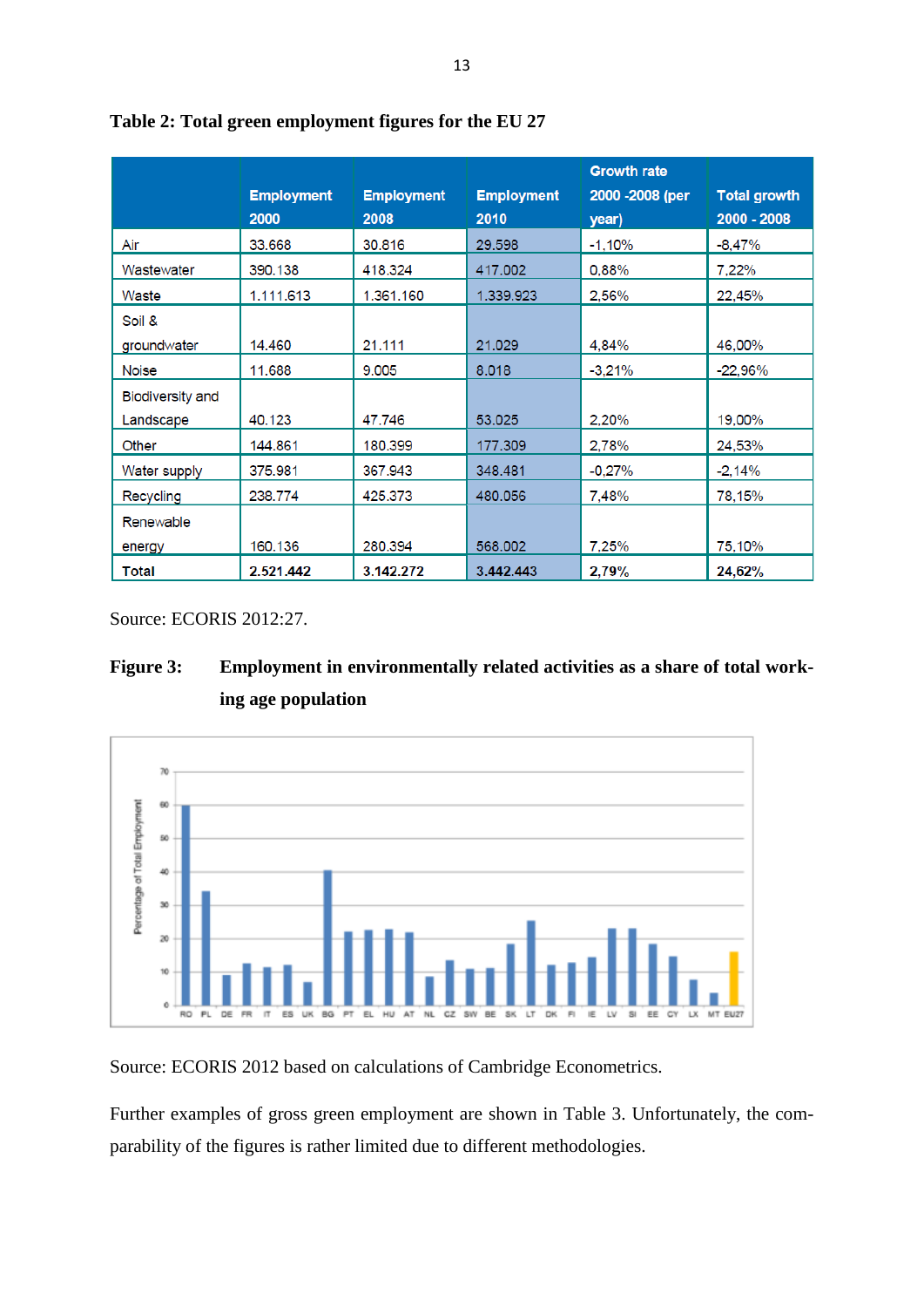| <b>Country</b>       | <b>Results</b>                            | <b>Responsible for the study</b>     |
|----------------------|-------------------------------------------|--------------------------------------|
| Austria              | 162,986 green jobs in 2008,               | <b>Institute of Advanced Studies</b> |
|                      | 5.8% of employment                        |                                      |
| Canada               | $640000$ green jobs in 2006               | Government of Canada                 |
|                      | Based on Census Data,                     |                                      |
|                      | 4% of the whole workforce                 |                                      |
| Finland              | 5,888 employees in companies having       | <b>Statistics Finland</b>            |
|                      | mainly green activities (no indirect ef-  |                                      |
|                      | fects), 0.2% of employment                |                                      |
| France               | 1.6% of total employment in 2010          | Ministry of Ecology and Sus-         |
|                      | corresponding to 411,000 green jobs       | tainable Development                 |
| Germany              | Nearly two million jobs in 2010 based on  | German Federal Environ-              |
|                      | combined supply-demand-side approach,     | ment Agency                          |
|                      | 4.8% of employment                        | Edler, Blazejczak 2014               |
| Korea                | 604,400 green jobs, 2.6% of Koreas total  | Korean government                    |
|                      | employment in 2008                        |                                      |
| Portugal             | 0.4% of total employment in 2008,         | <b>Statistics Portugal</b>           |
|                      | corresponding to 20,600 green jobs        |                                      |
| Spain                | 531,000 green jobs in 2009,               | Ministry of Environment              |
|                      | 2.6% of total employment                  |                                      |
| <b>United States</b> | According to the Bureau of Labor Statis-  | Elliott, Lindley (2014)              |
|                      | tics (BLS), green employment accounted    | See                                  |
|                      | for 3.1 million jobs or 2.4% of total em- | http://www.bls.gov/green/            |
|                      | ployment in 2010 and 3.4 million jobs or  |                                      |
|                      | 2.6% of total US employment in 2011       |                                      |

**Table 3: Gross employment in the green economy in different countries**

Source: OECD 2012, ECORIS 2012, Bowen, Kuralbayeva 2015, Edler, Blazejczak 2014, ILO 2012, Elliott, Lindley 2014; own compilation.

The scoping study of the European Commission (DG Environment) (2014c) attempts to identify potential circular economy actions, priority sectors and material flows as well as value chains. The study contains a broad literature overview on case studies (for instance, on textiles, metals and plastics), estimations of the potentials of a CE, barriers of the realization of a CE and policy options. For instance, an analysis for the Dutch economy shows that the circular economy could amount to 7.3 billion Euros annually in market values (or 1.4% of today's GDP) and could create 54,000 jobs (Bastein et al. 2013:53). In fact, these figures have to be interpreted with caution as they are not based on a model that is able to account for net employment effects.

Two recent studies on the economic effects of a circular economy for Sweden and Great Britain are based on sector analyses and Input-Output models. The Swedish study (Wijkman, Skånberg  $2015$ <sup>2</sup> uses an Input-Output model and focuses on the social, economic and envi-

**.** 

<sup>&</sup>lt;sup>2</sup> The authors announce that similar studies for the Dutch and the Spanish economy will be available in July 2015.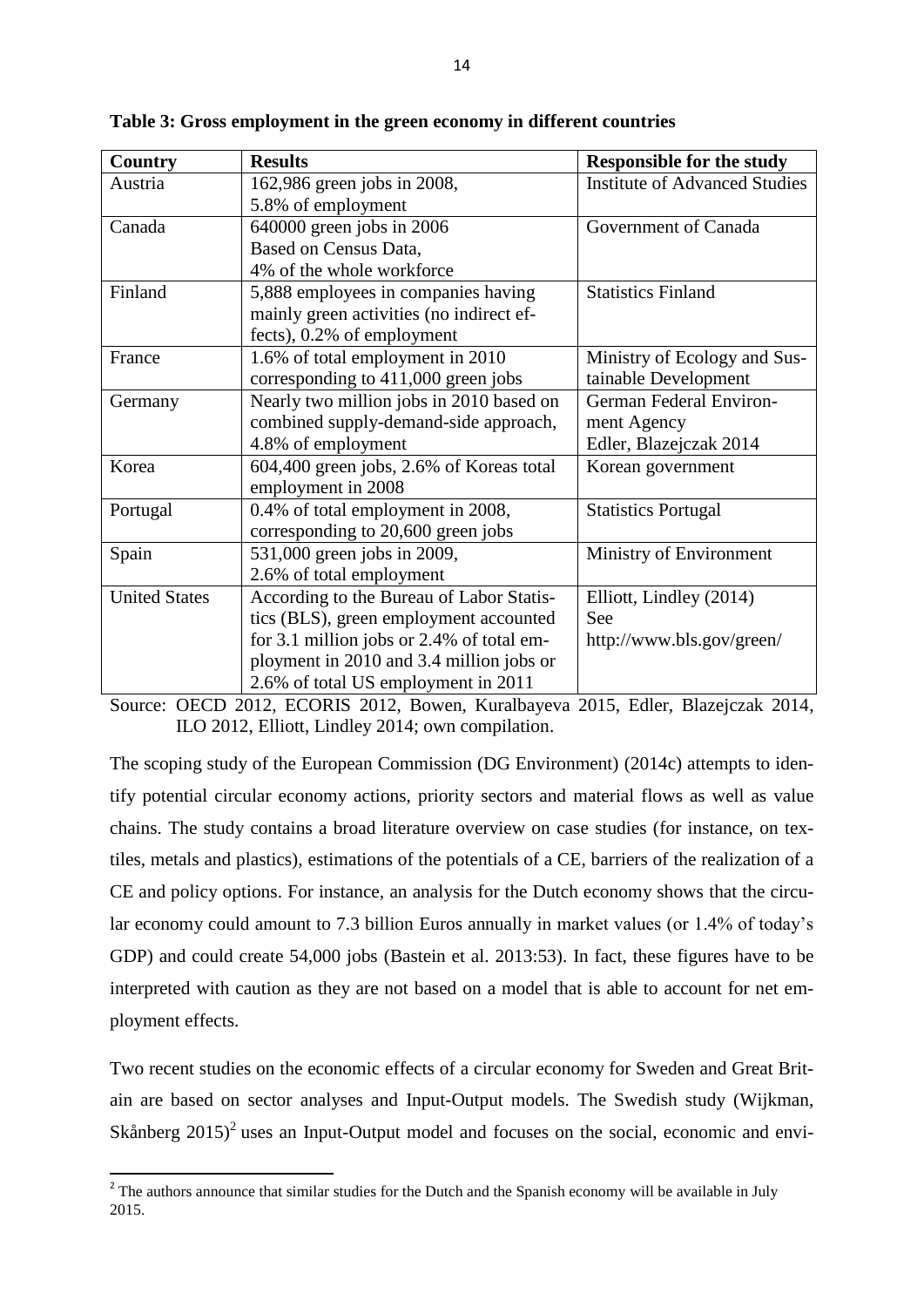ronmental effects of a transformation from a linear to a circular economy. The results of the Swedish analysis are summarized in Table 4 assuming a time horizon to 2030. In fact, one has to bear in mind that it is problematic to talk about "additional jobs" since the methods applied by the authors do not allow for the calculation of net employment effects.

|  |  |  |  | Table 4: Main results of the Swedish CE Study |  |  |
|--|--|--|--|-----------------------------------------------|--|--|
|--|--|--|--|-----------------------------------------------|--|--|

|                              | <b>Renewable Case</b> | <b>Energy-efficiency</b> | <b>Material-efficiency</b> | <b>All Three Combined</b> |
|------------------------------|-----------------------|--------------------------|----------------------------|---------------------------|
| <b>Emission Reduction</b>    | $-50%$                | Almost -30 %             | $-10%$                     | Almost -70 %              |
| <b>Additional Jobs</b>       | Over + 5 000          | $+20000$                 | $Over + 50000$             | Over + 100 000            |
| <b>Trade Balance Effects</b> | $+1%$ of GDP          | $+0.3%$ of GDP           | Over $+2%$ of GDP          | Over + 3 % of GDP         |

Source: Wijkman, Skånberg 2015:27.

The British study (Morgan, Mitchell 2015) includes the CE dimensions reuse, recycling, repair and remanufacturing and servitization. By using an analysis of CE related sectors, the authors calculate direct jobs created by circular economy activities. Their results for Great Britain show that over 200,000 gross jobs may be created by 2030.

Concerning the share economy as an element of a circular economy, there are also descriptive analyses calculating its economic potential. Following Stephany (2015), the market volume may grow to a \$335 billion market by 2025. In fact, there is still a lack of model based research on the (net) environmental and employment effects of the share economy.

## **2.2 Net Employment Effects: Results from CGE and Related Models**

In the following, the main studies on estimations on green net employment effects are summarized with a special focus on analyses related to the circular economy. The studies will be summarized regarding their scope (whole green economy or parts, such as renewables), the methods (CGE or related models) they used and their main results with a special focus on net employment effects.

In a recent study of the European Commission (2014a) realized by Cambridge Econometrics and BIO Intelligence Service, the economic and environmental impacts of raw material consumption have been analyzed. The analysis uses the macro-econometric E3ME model of Cambridge Econometrics. The model allows analyzing the linkages between the economy,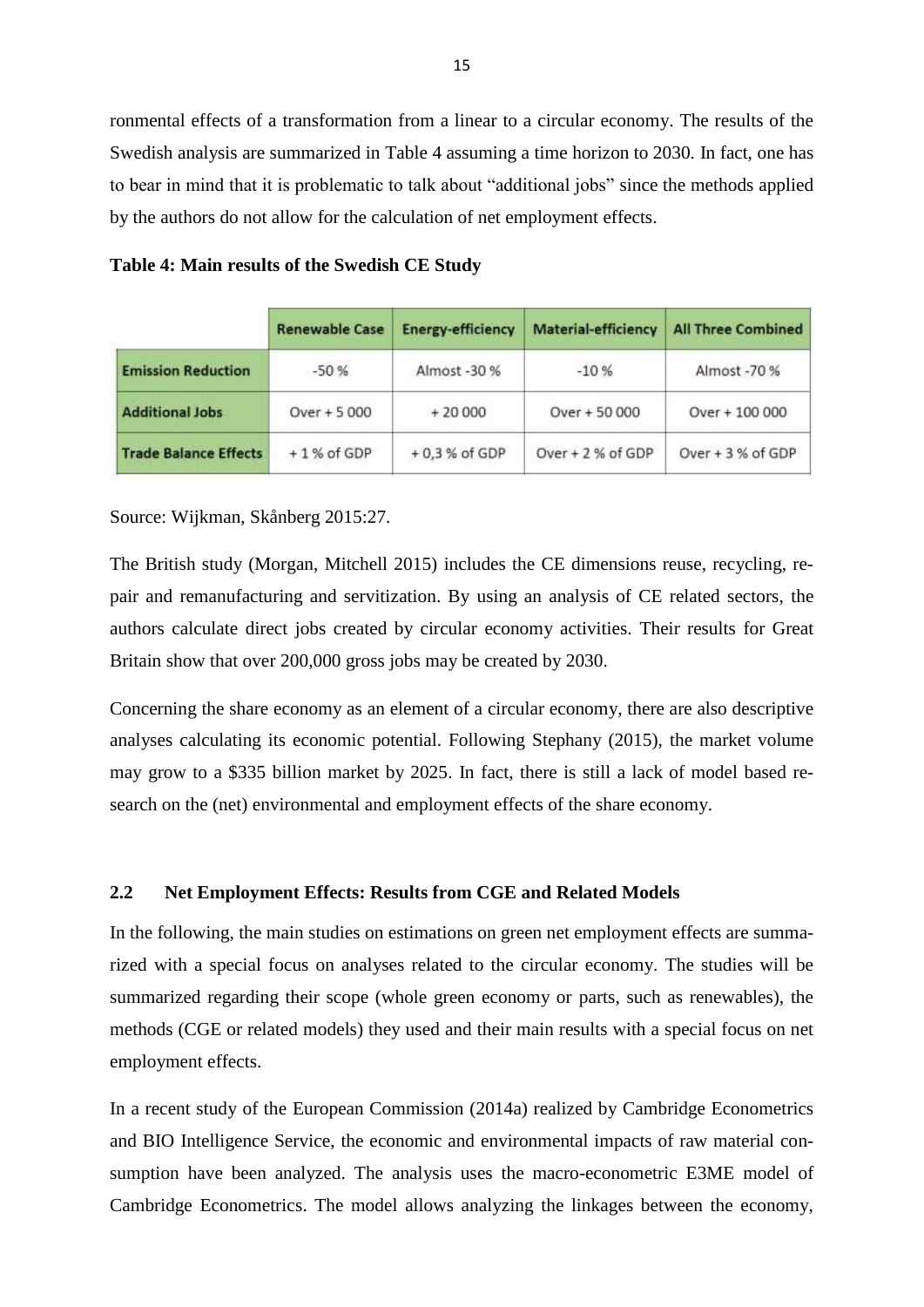materials, environment and energy. "E3ME is an econometric model. Its specification gives the model a strong empirical grounding and means it is not reliant on many of the assumptions common to Computable General Equilibrium (CGE) models. E3ME combines the features of an annual short and medium-term sector model estimated by formal econometric methods with the detail and some of the methods of the CGE models, providing analysis of the movement of the long-term outcomes for key E3 indicators in response to policy changes. It is essentially a dynamic simulation model estimated by econometric methods." (Cambridge Econometrics 2015) Approximately 50 material categories which are grouped in the main sections biomass, metal ores, non-metallic minerals and fossil fuel resources are considered. The analysis follows Eurostat's economy-wide material flow accounts aligned to the E3ME macroeconomic model.

Within a scenario of a 2% improvement of resource productivity per annum, the model predicts approximately two million additional jobs in the EU by 2030. The employment increases are due to the fact that (1) "…[an] increase in material input costs provides incentives for firms to substitute material with labour input", (2) "... investments in resource and energy efficiency are likely to benefit the relatively labour-intensive construction and engineering sectors" and (3) " ... revenue recycling via lowering employers' social security contributions results in lower labour costs to industries, generating additional employment demand." (European Commission 2014a:42) In all estimated scenarios, consumer prices will rise, but GDP will increase as well. The distributional effects will remain low.

From a sector perspective, sectors with high raw material consumption will face higher material costs leading to a loss of competitiveness. This may be compensated by lower labor costs (lower labor taxes are assumed), reductions in imported material input and higher consumer demand. Furthermore, sectors may profit from higher material resource productivity. Those that sell raw materials such as agriculture and mining will reduce their economic outputs due to less raw material input requirement from other sectors.

The analysis has some limitations since potential gains from cutting down material waste, the reduction of waste management and landfill costs are not considered in the model but might lead to less employment in these sectors. Furthermore, recycling as a means to increase resource productivity is not included in the model. The analysis was carried out using simple and transparent, yet arbitrary policy assumptions. As the sensitivity analysis shows, these assumptions can have significant impacts on the final economic outcomes.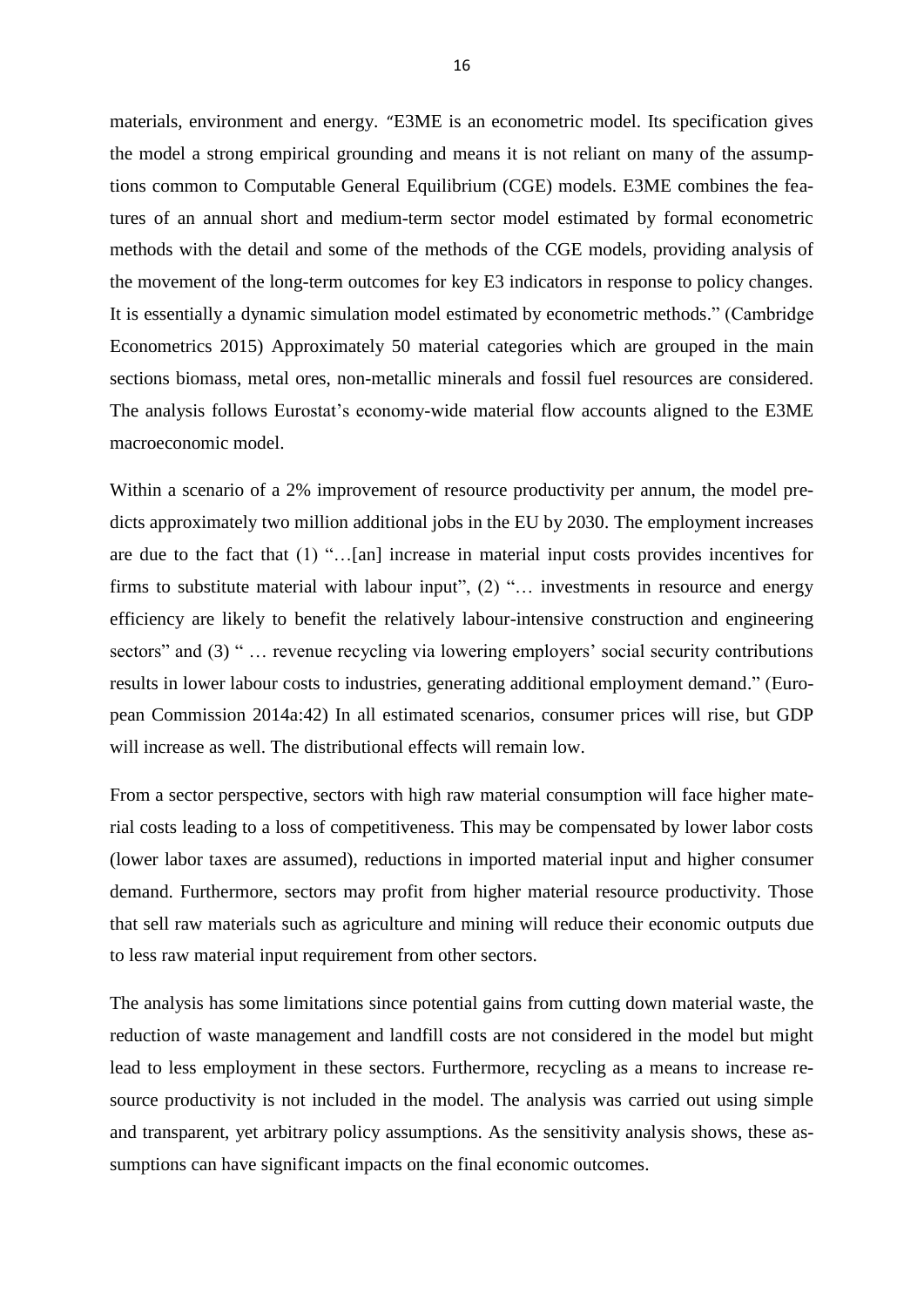There are many studies considering the employment effects of renewable energy and different energy policy instruments on employment and other economic variables (for an extensive meta-analysis of the effects of renewable energy see Meyer, Sommer 2014, for a discussion of the crucial role of available energy for economic growth see Ayres, Warr 2002).

Lehr et al. (2012) analyze economic impacts of renewable energy in Germany using the PANTA RHEI model, a macroeconomic simulation and projection model. Almost all considered scenarios show positive net employment effects, but the results are sensitive to assumptions about the development of renewable energies on the world markets and on German exports to these markets. Under a realistic scenario, net employment of an increase of renewable energies will reach approximately 150,000 in 2030. Gross employment will increase from 340,000 in 2009 to between 500,000 and 600,000 in 2030 (Lehr et al. 2012).

Using the 'Sectoral Energy‐Economic Econometric Model' (SEEEM), Blazejczak et al. (2011) analyze and quantify the net balance that economic effects have on the expansion of renewable energies in Germany until 2030. SEEEM is an econometric multi‐country model which, for Germany, contains a detailed representation of industries, including 14 renewable energy technology sectors. The results show a positive net effect on economic growth and employment in Germany.

The study of Böhringer et al. (2013) is more pessimistic about the employment effects of renewable energies. The authors apply a Computable General Equilibrium analysis of subsidized electricity production from renewable energy sources. Following their results, the prospects for employment and welfare are rather limited and highly dependent on the respective subsidies. "If RES-E subsidies are financed by labor taxes, welfare and employment effects are strictly negative for a broad range of subsidy rates." (Böhringer et al. 2013:277)

A similar pessimistic view on the employment effects of feed-in-tariffs in the German state Baden-Württemberg can be found in Heindl and Voigt (2012). The results are based on a regional Input-Output table. "Our findings suggest that policy actions promoting renewable energy types do not necessarily create new jobs and additional turnover for the whole economy. They rather induce a structural change of the economy since other investments might be crowded out by investments in installations of renewable energy and the demand in other sectors might decrease." (Heindl, Voigt 2012:1)

For the US, Wei et al. (2010) analyze the effects of more renewables and higher energy efficiency on the labor market. The authors develop an analytical job creation model for the US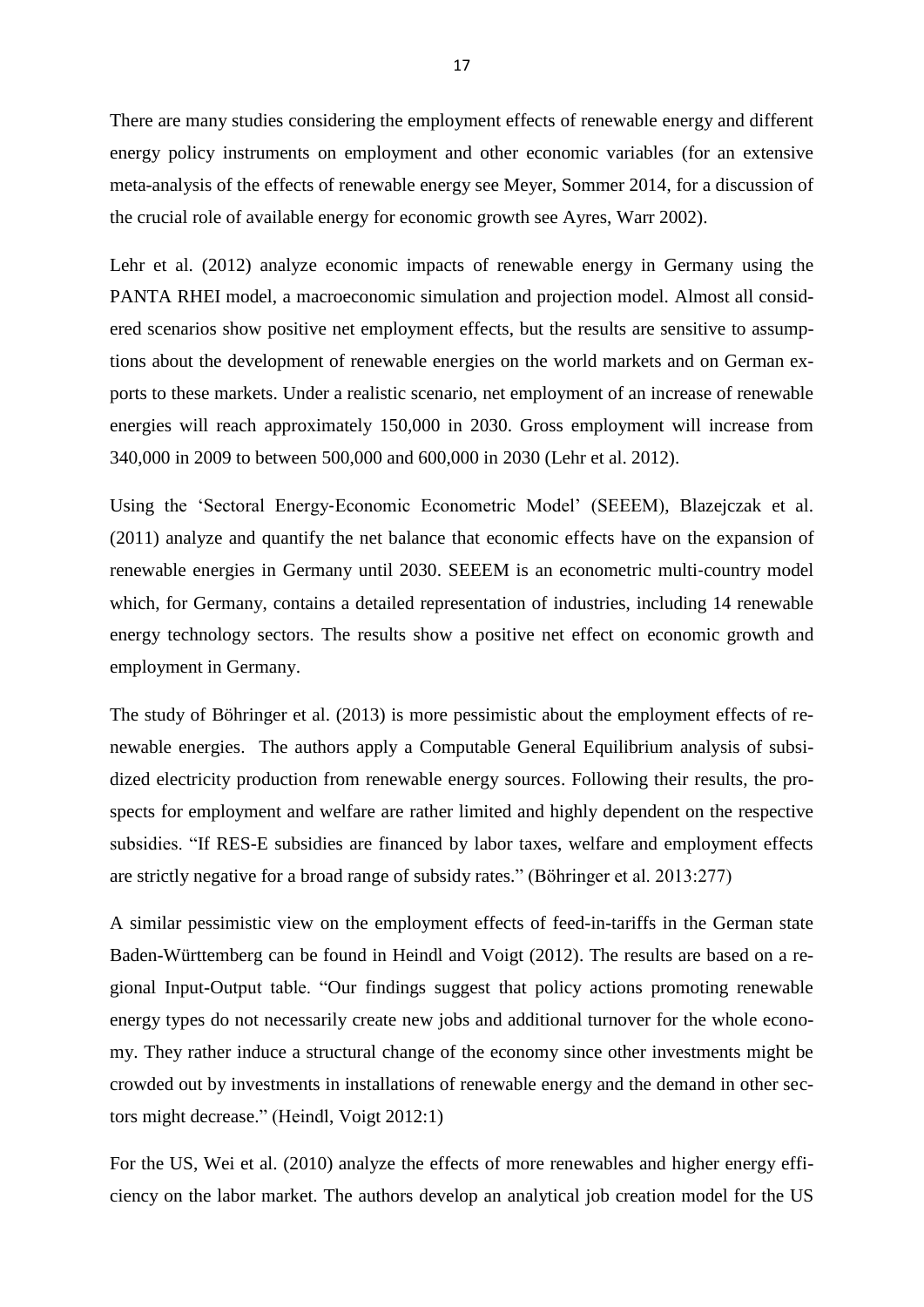power sector from 2009 to 2030. Net employment effects are considered by modeling job losses in the coal and natural gas industry. Non-fossil fuel technologies (renewable energy, higher energy efficiency) appear to create more jobs per unit energy compared to coal and natural gas. "Aggressive EE measures combined with a 30% RPS target in 2030 can generate over 4 million full-time-equivalent job-years by 2030 while increasing nuclear power to 25% and CCS to 10% of overall generation in 2030 can yield an additional 500,000 job-years." (Wei et al. 2010:919)

Godin (2012) analyses the employment effects of a green-jobs-employer-of-last-resort program based on a stock-flow consistent model with three productive sectors (consumption, capital goods, and energy) and two household sectors (wage earners and capitalists) in the United States. "The employer of last resort (ELR) is a proposal for a federally-funded program in which the government employs all of the jobless who are ready, willing, and able to work in a public sector project at a base wage." (Tcherneva 2012:2) The study concentrates on energy saving via insulation and a more efficient use of electricity. The results show that an increase of the energy efficiency of dwellings and public buildings causes a shift from energy consumption toward a higher consumption of goods resulting in a higher employment, a lower poverty rate and less carbon dioxide emissions.

Chateau et al. (2011) use a CGE model (OECD ENV-linkages model) to assess the employment effects of greenhouse gas mitigation policies in 15 countries, each with 26 economic sectors. The model takes labor market imperfections into account. "It is shown that imperfect wage adjustment increases the cost of mitigation policy since unemployment increases in the short-run, but that the carbon tax revenue generated can be recycled so as offset some or all of this effect, notably when it is used to reduce wage-taxes." (Chateau et al. 2011:3)

Cai et al. (2011) analyze the effects of greenhouse gas mitigation policies in China using analytical and Input-Output models. Due to the positive indirect employment effects, the authors show that the mitigation policies resulted in 472,000 net job gains.

Using a CGE model framework, Bouzaher et al. (2015) analyze the impact of selected green policy instruments including market-based incentives in the Turkish economy. "Overall, our results indicate that an integrated employment and urban greening policy strategy that combines a green jobs program with a set of earmarked tax-cum-innovation policies towards R&D-driven growth, mainly targeted to strategic industrial sectors and agriculture, developing market economies can achieve significant reductions in gaseous emissions and urban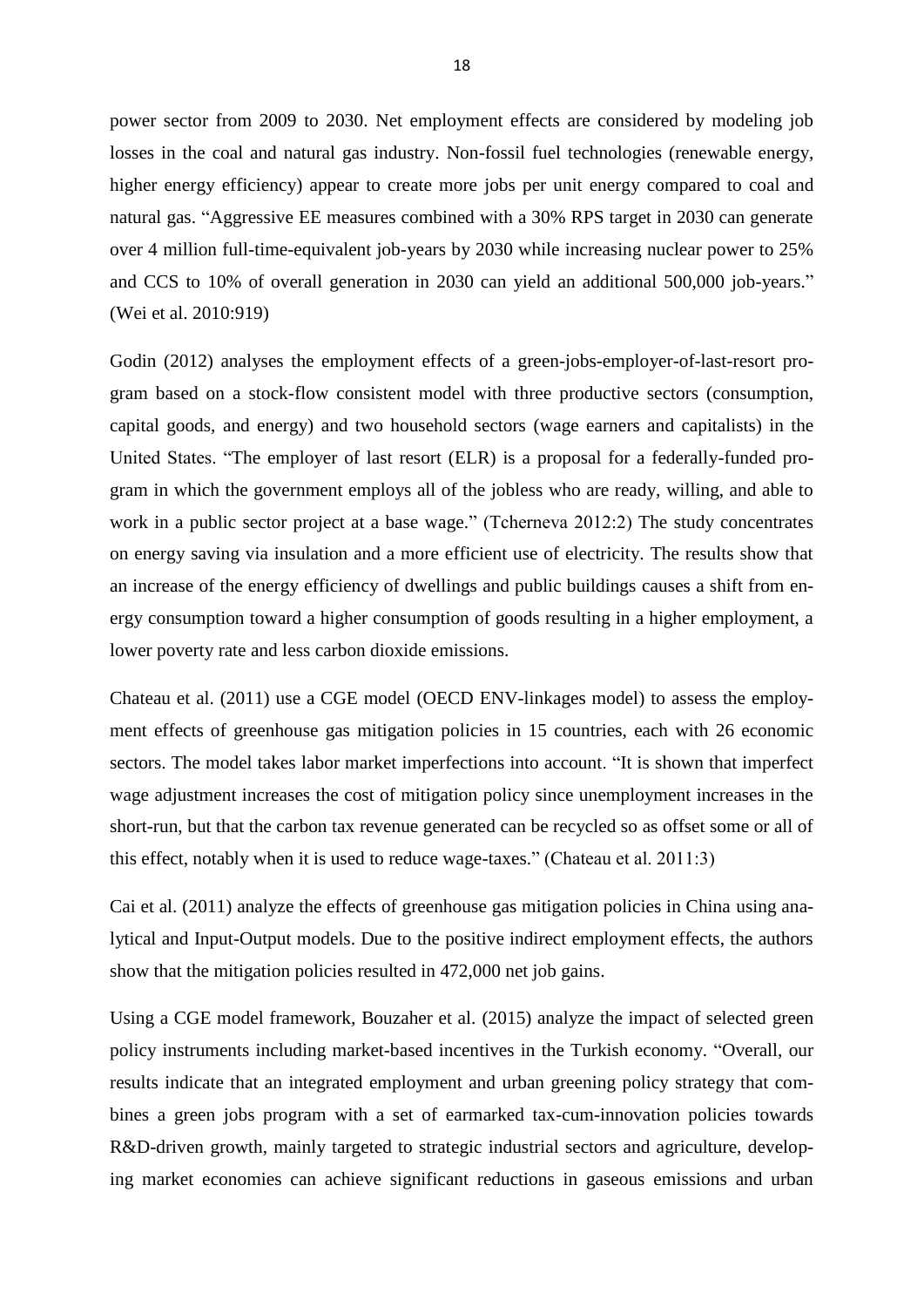waste while maintaining significant gains in productivity and employment." (Bouzaher et al. 2015:49)

By means of a meta-analysis, Meyer and Sommer (2014) analyze the employment effects of renewable energy deployment based on 23 selected impact studies from peer-reviewed journals. These studies comprise both gross and net analyses of green employment effects. The authors find that the majority of the studies detect positive employment effects of a higher share of renewables, despite the fact that the studies are difficult to compare due to different calculation and estimation methods. Another meta-analysis exploring net employment effects of energy efficiency and renewable energy conducted by UKERC (2014) concludes that "… there is reasonable evidence from the literature that renewables and energy efficiency are more labour-intensive than fossil-fired generation, both in terms of short-term construction phase jobs, and in terms of average plant lifetime jobs. Therefore, if investment in new power generation is needed, renewables and energy efficiency can contribute to short-term job creation so long as the economy is experiencing an output gap, such as is the case during and shortly after recession." (UKERC 2014:4)

Summing up the results of the studies on net employment effects specifically for the circular economy, it is important to mention that the already existing studies only cover parts of the broad concept. The effects of energy savings, the introduction of more renewables or the savings of (raw) material are widely analyzed, whereas the net employment effects of more recycling or refurbishment activities remain an open research question.

## **2.3 Employment Effects of Eco-Innovations<sup>3</sup>**

From an empirical point of view, there are various papers analyzing the general link between innovation and employment but relatively few analyses for the specificities of ecoinnovations. Eco-innovations may be regarded as the most important driver of a circular economy especially concerning innovations causing higher resource productivity. For the assessment of the employment effects of a CE, it is therefore crucial to consider the relationship between eco-innovation and employment.

Econometric studies on general innovation and employment rely on different methodologies. There are cross-sectional studies such as Entorf and Pohlmeier (1990) that cannot address the dynamic character of the relationship between innovation and employment. Most analyses use

**.** 

<sup>&</sup>lt;sup>3</sup> This section is partly based on Horbach, Rennings (2013).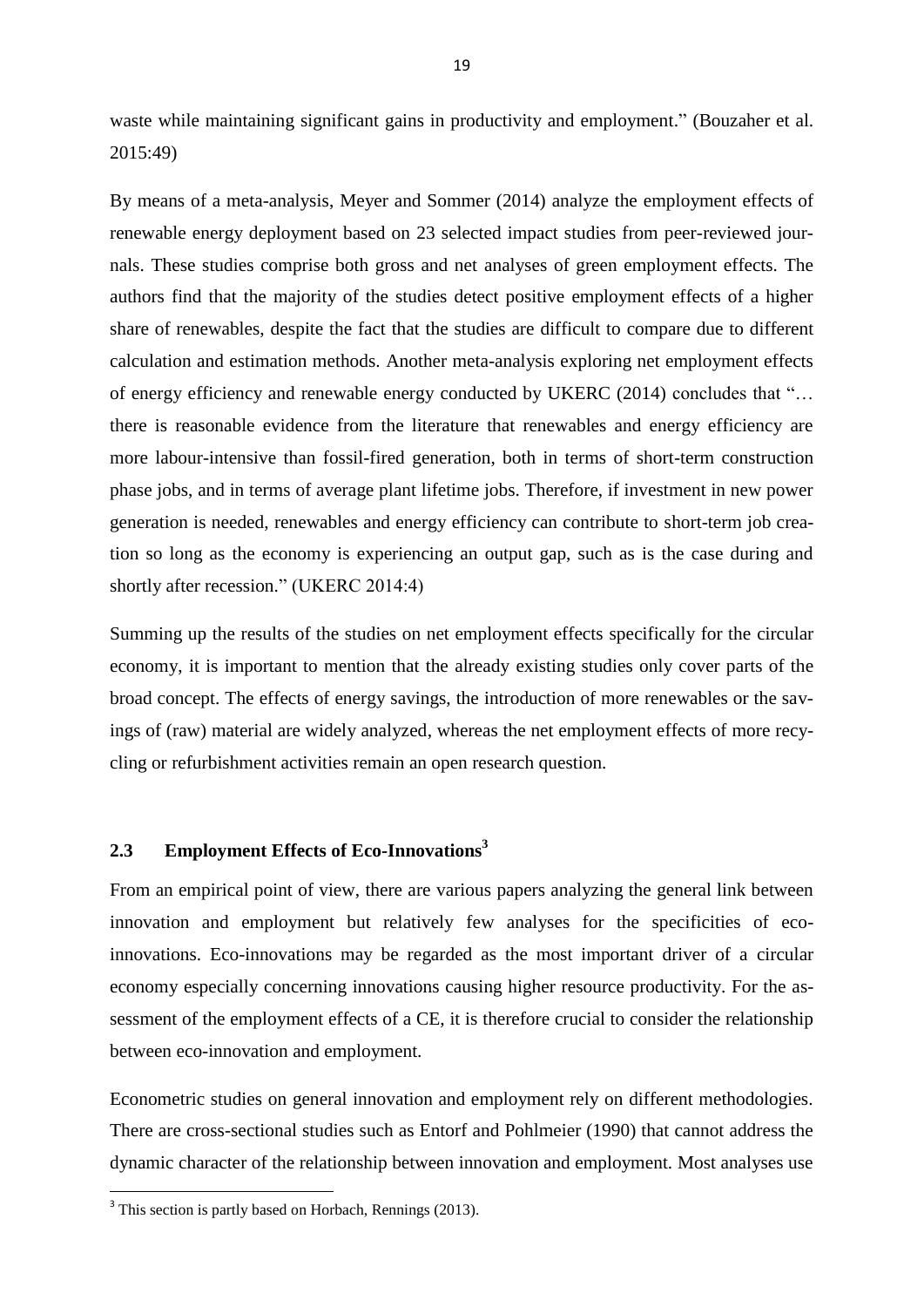growth rates between two different points in time (for instance, RWI 2005, Peters 2005, Harrison et al. 2008). Other authors use panel data over a longer period of time and apply corresponding (dynamic) panel data models to analyze the data (for instance, van Reenen 1997, Smolny 1998, 2002, Smolny and Schneeweis 1999, Rottmann and Ruschinsky 1998, Piva and Vivarelli 2005, Lachenmaier and Rottmann 2007 and 2011).

Most of these studies on Germany that focus on general innovations find positive effects of product innovations on labour demand (see for instance RWI 2005, Peters 2005, Smolny 1998, 2002, Piva and Vivarelli 2005, Zimmermann 2009). Similar results are detected for the UK (van Reenen 1997), for France (Greenan and Guellec 2000) and in a comparative study for France, Great Britain, Germany and Spain based on harmonised data of the Community Innovation Panel (CIS) (Harrison et al. 2008). Bogliacino and Pianta (2010) use a sectoral database including CIS data from 1994 to 2004 for eight European countries. Interestingly, they find different roles of innovation, wages and demand for employment across different types of industries.

Analyses on the employment effects of environmental innovations are still rare due to data problems. In general, these studies also detect positive effects of eco-innovations on employment (Bijman and Nijkamp 1988, Pfeiffer and Rennings 2001, Rennings and Zwick 2002, Harabi 2000, Rennings 2003). Rennings and Zwick (2002) find a small positive employment effect at the company level. The positive effects relate to both product and service innovations. The study considers more than 1500 companies from five European countries. In this study, further significant determinants of employment development are the market share as an innovation goal, innovation size and the strictness of environmental regulation. Pfeiffer and Rennings (2001) show that cleaner production is more likely to increase employment compared to end-of-pipe technologies. This result is confirmed by Rennings et al. (2004) where econometric results show that product and service eco-innovations have a positive effect on the probability of an employment increase, whereas end-of-pipe measures cause a decline.

Mazzanti and Zoboli (2009) analyze the relationship between environmental efficiency and labor productivity. In most cases, their econometric analyses confirm a positive correlation between these two variables. Horbach (2010) shows a positive and significant influence of eco-product innovations on employment. The positive effects of eco-innovation appear to be greater compared to other non-environmental innovation fields.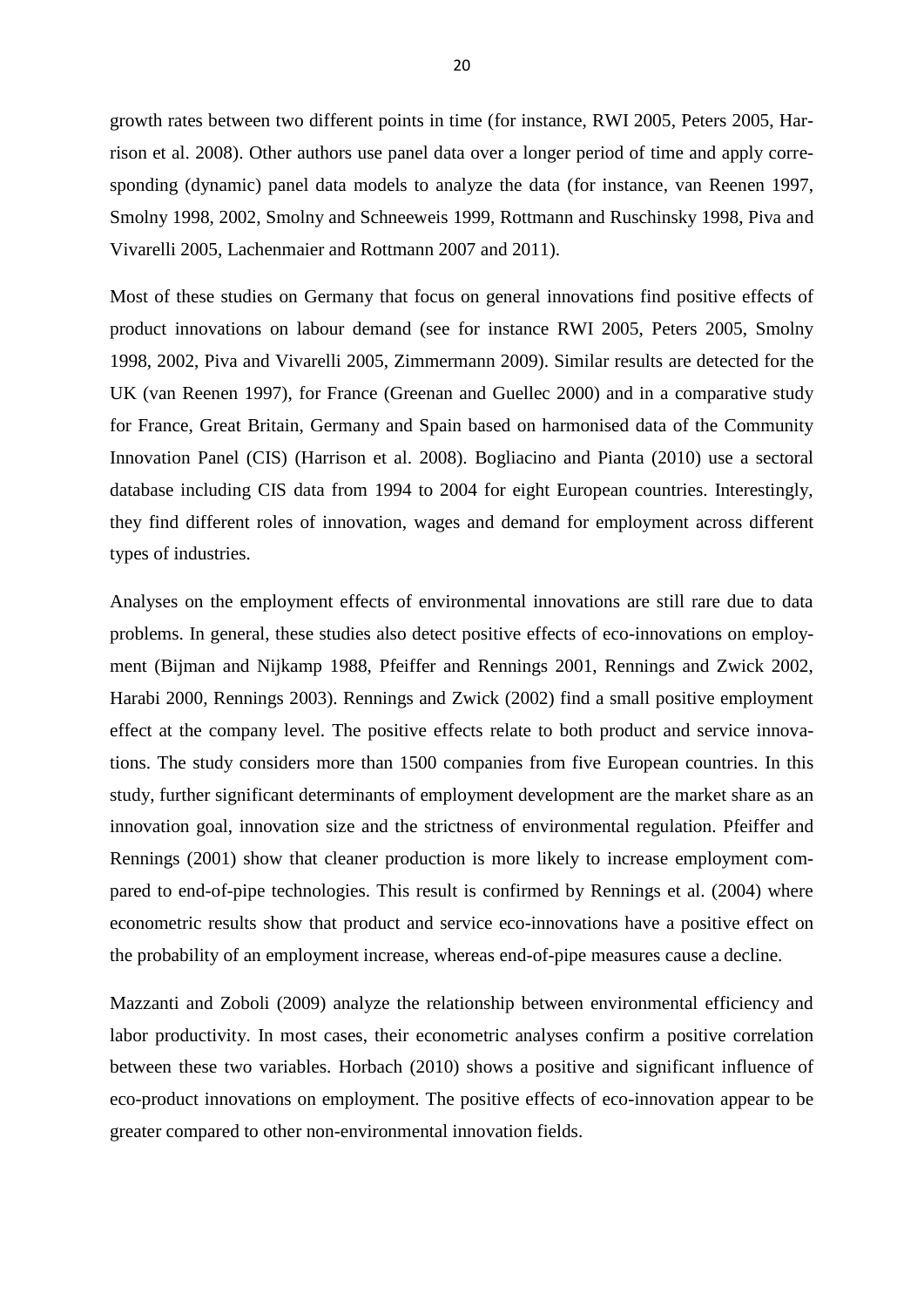Horbach and Rennings (2013) use the database of the Community Innovation Survey (CIS) 2009 allowing the analysis of employment effects in specific technology fields, such as recycling, energy and resource efficiency which are all highly relevant for the CE. The econometric analysis shows that innovative companies are in general characterized by a significantly more dynamic employment development. Especially the introduction of cleaner technologies as process innovations cause higher employment within the firm. The theoretical background of this finding is that cost savings induced by this type of process innovation improve the competitiveness of companies. This has positive effects on demand and thus also increases employment. Especially material and energy savings are positively correlated to employment as they help to increase the profitability and competitiveness of the company. On the other hand, air and water process innovations that are still dominated by end-of-pipe technologies have a negative impact on employment. Hence, the results of this study confirm the positive employment potentials of a circular economy.

Licht and Peters (2013, 2014) also use the CIS data of 2009 to analyze employment effects of products and process innovations for different European countries and for Germany in a more detailed analysis. The authors find that both environmental and non-environmental product innovations trigger employment growth, but that still non-environmental product innovations are more likely to increase employment. Following their estimation results, the displacement effect of process innovations seems to be rather small.

A recent paper of Gagliardi et al. (2014) also analyses the link between eco-innovation and job creation at the company level for 4,507 Italian companies matched with patent records for the period from 2001 to 2008. The results show a strong positive impact of eco-innovation on the creation of long-run jobs. The effects are substantially greater than the effects of other innovations.

### **2.4 Green (Employment) Effects of the Digitization of the Economy**

There are still research deficits concerning further elements of the circular economy, such as the environmental and economic effects of the digitization of the economy. In fact, the productivity effects of ICT are widely explored (see e.g. Bertschek et al. 2014 for an overview), whereas the respective literature on the environmental and energy effects still remains limited.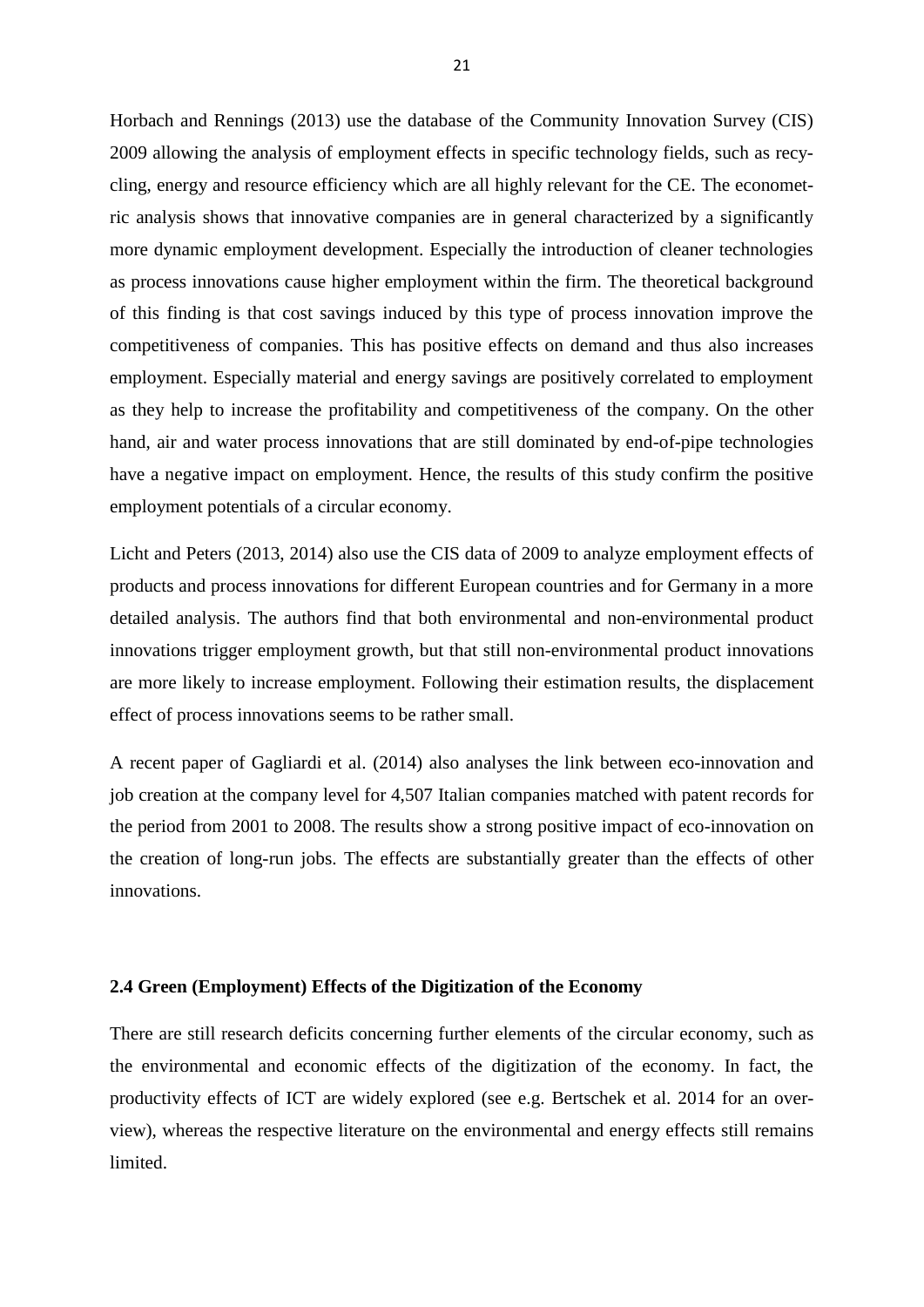The OECD (2010) differentiates between direct impacts (first order), enabling impacts (second order) and systemic impacts (third order) of ICT. "Direct impacts of ICTs on the environment (or "first-order effects") refer to positive and negative impacts due to the physical existence of ICT products (goods and services) and related processes." … Enabling impacts of ICTs (or "second-order effects") arise from ICT applications that reduce environmental impacts across economic and social activities. ICTs affect how other products are designed, produced, consumed, used and disposed of." … Systemic impacts (third-order-effects) impacts of ICTs and their application on the environment are those involving behavioural change and other non-technological factors. Systemic impacts include the intended and unintended consequences of wide application of green ICTs." (OECD 2010:9) The OECD report also shows the quite heterogeneous study results about the impacts of ICT in several countries.

Takase and Murota (2004) analyze the effects of IT investment on energy consumption and  $CO<sub>2</sub>$  emissions in the US and Japan. The authors show that an increased use of IT investment lowers energy  $(CO_2)$  intensity. An increase or decrease in overall energy consumption depends on two conflicting effects: " … the income effect caused by economic vitalization from increased IT use (increasing energy consumption) or the substitution effect by change in the industrial structure as seen in the shift away from smokestack industries (decreasing energy consumption). According to our calculations, Japan would conserve more energy by promoting IT than not." (Takase and Murota 2004:1291)

Rexhäuser et al. (2014) analyze the relationship between information and communication technology (ICT) and energy demand. Using a cross-industry panel data set for 10 OECD countries their regression analyses show that the increased use of ICT capital is negatively correlated to total energy demand. This result does not hold for electricity demand since an increase of ICT use results in higher electricity consumption. The paper does not consider employment effects.

The GeSi (2012) report shows positive employment effects of ICT. Following their results, ICT-enabled solutions may create 29.5 million jobs worldwide and reduce greenhouse gas emissions by 16.5 % until 2020. A shortcoming of the study is that the calculation methods for the estimated figures remain partially unclear.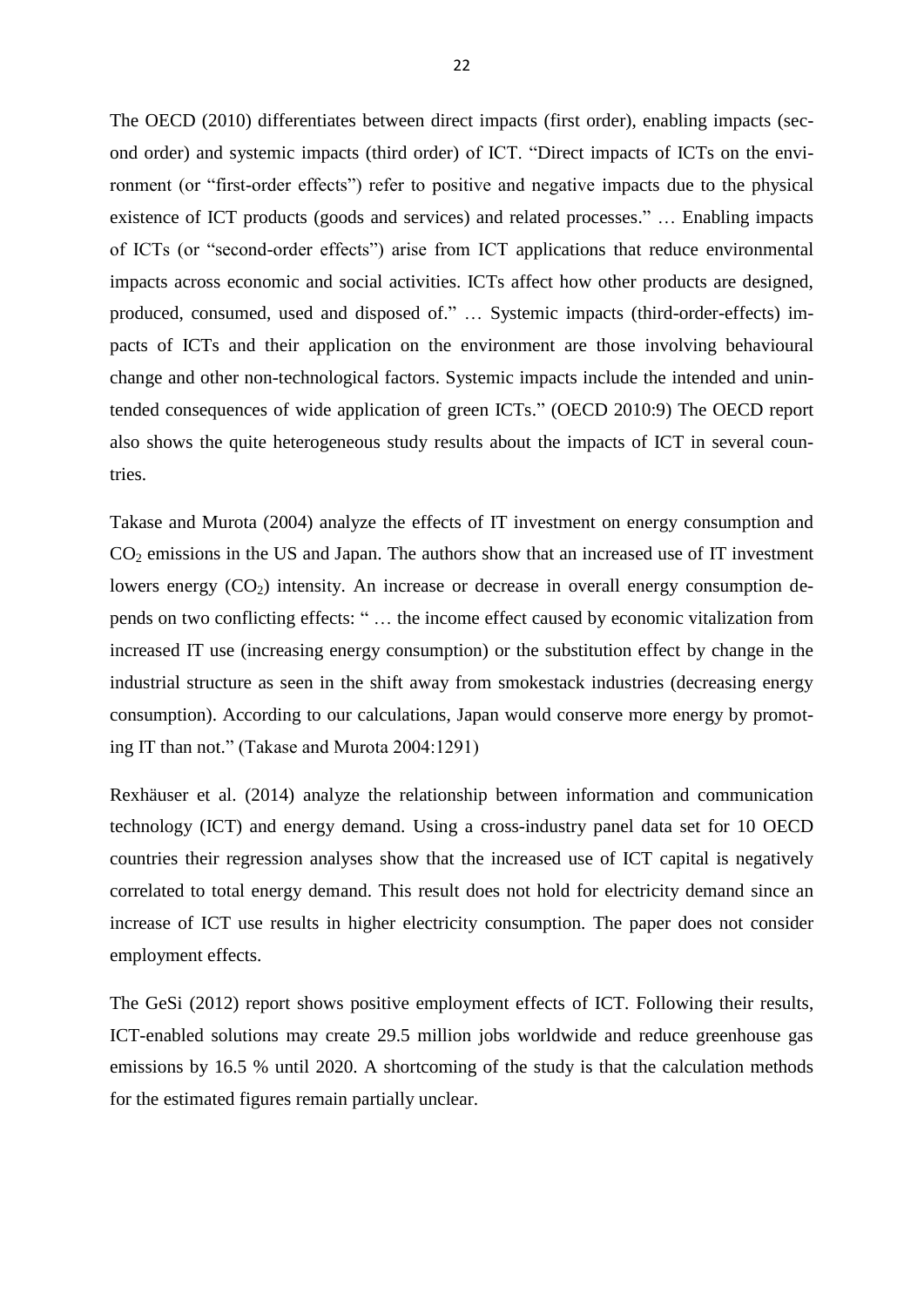#### **3. Summary**

Our literature overview shows the potential employment effects of a circular economy, differentiating between gross and net employment. Furthermore, different types of eco-innovations (process vs. product innovations) as well as the digitization of the economy as very important fields for employment effects have been analyzed. All in all, the analysis of the economic and especially the employment effects of a circular economy remains an open research field as the available studies only cover parts of this broad concept. The effects of energy savings, the introduction of more renewables or the savings of (raw) material are comprehensively analyzed, whereas for instance the employment effects of increased recycling, refurbishment activities, the sharing economy or the digitization of the economy still need to be further examined. Nevertheless, in most cases, the already existing studies point to the positive employment effects occurring in case that a circular economy is implemented.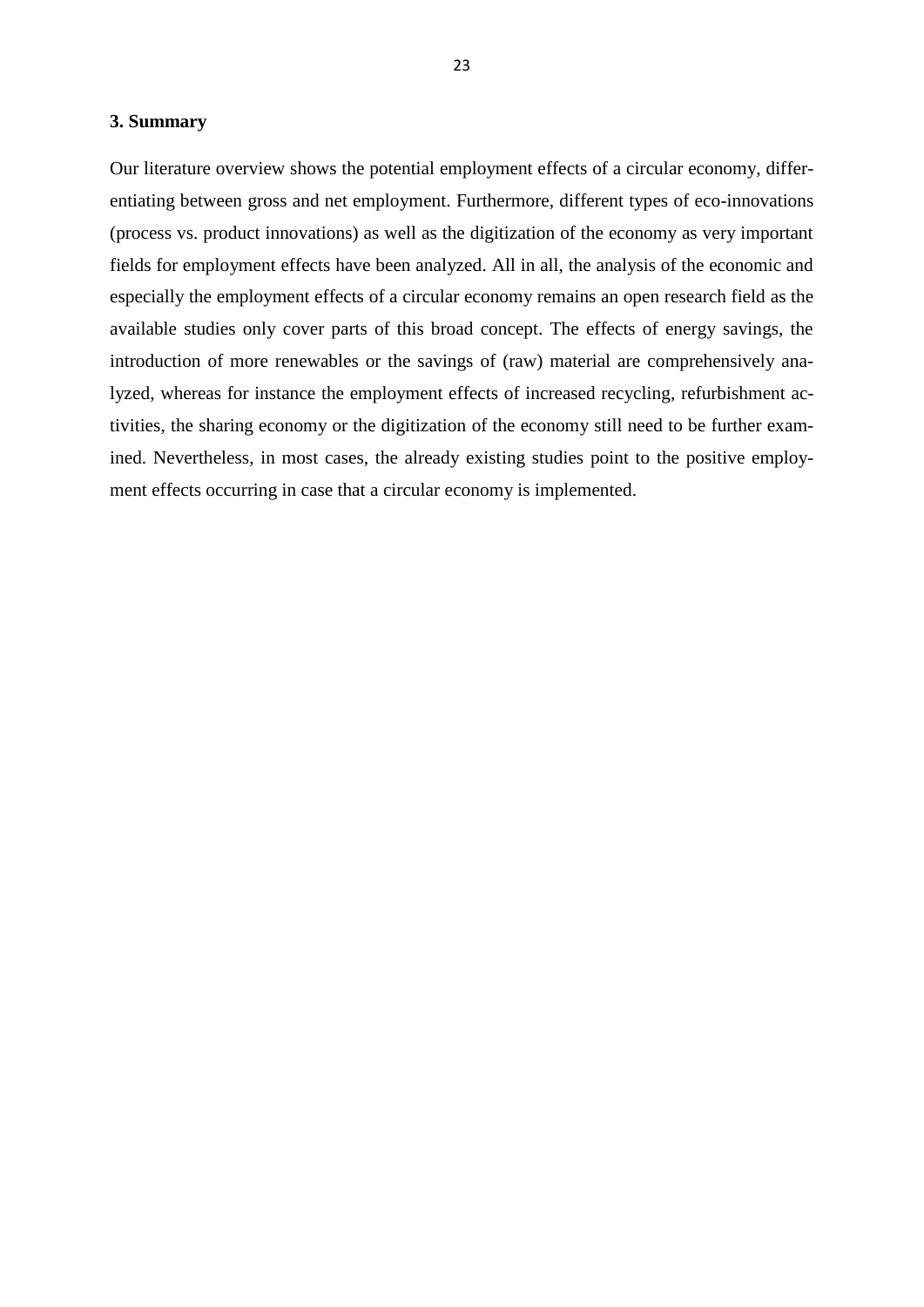# **III. Discussion of different Environmental Policy Instruments with respect to their Relationship and Effects on a Circular Economy (CE) (WP 3)**

In the following, the relevance of several environmental policy instruments is discussed regarding their potential effects on the realization of a circular economy (CE). The environmental effectiveness and the economic impacts of the different instruments are in the focus of the analysis. Furthermore, the role of these instruments as incentives for eco-innovations will be analyzed. Due to the broad range of products and services concerned by a circular economy (for instance, reduction of electronic waste or car sharing), an in-depth analysis is a challenge at this stage. The ultimate choice and the fine-tuning of political instruments are solely possible at the level of specific products or services. In the following, the instrument categories taxes/subsidies, standards and regulations (for instance, take-back obligations, European regulation on electronic scrap) as well as tradable permits and information policy are considered.

### *Taxes for material and energy use*

From the environmental economics literature (for instance Endres 1994), it is well-known that eco-taxes are cost-efficient and that they are able to trigger eco-innovations. On the other hand, since eco-taxes are price instruments, they are not able to have an effect on exactly defined quantities of emission reduction. Bye and Klemetsen (2014) show that positive and persistent environmental effects may only occur if environmental taxes increase over time. Therefore, material or energy related taxes seem to be particularly suitable for the implementation of a circular economy. Heine et al. (2012) also confirm the high relevance of taxes for a reduction of material and energy. However, they claim for a better alignment and targeting of tax rates with values for externalities. Taxes may be used for nearly all aspects of a CE, examples are:

- Higher taxes for material and/or energy use,
- Different taxation for the use of recycled versus new material,
- Charges for packaging, and
- Higher waste charges.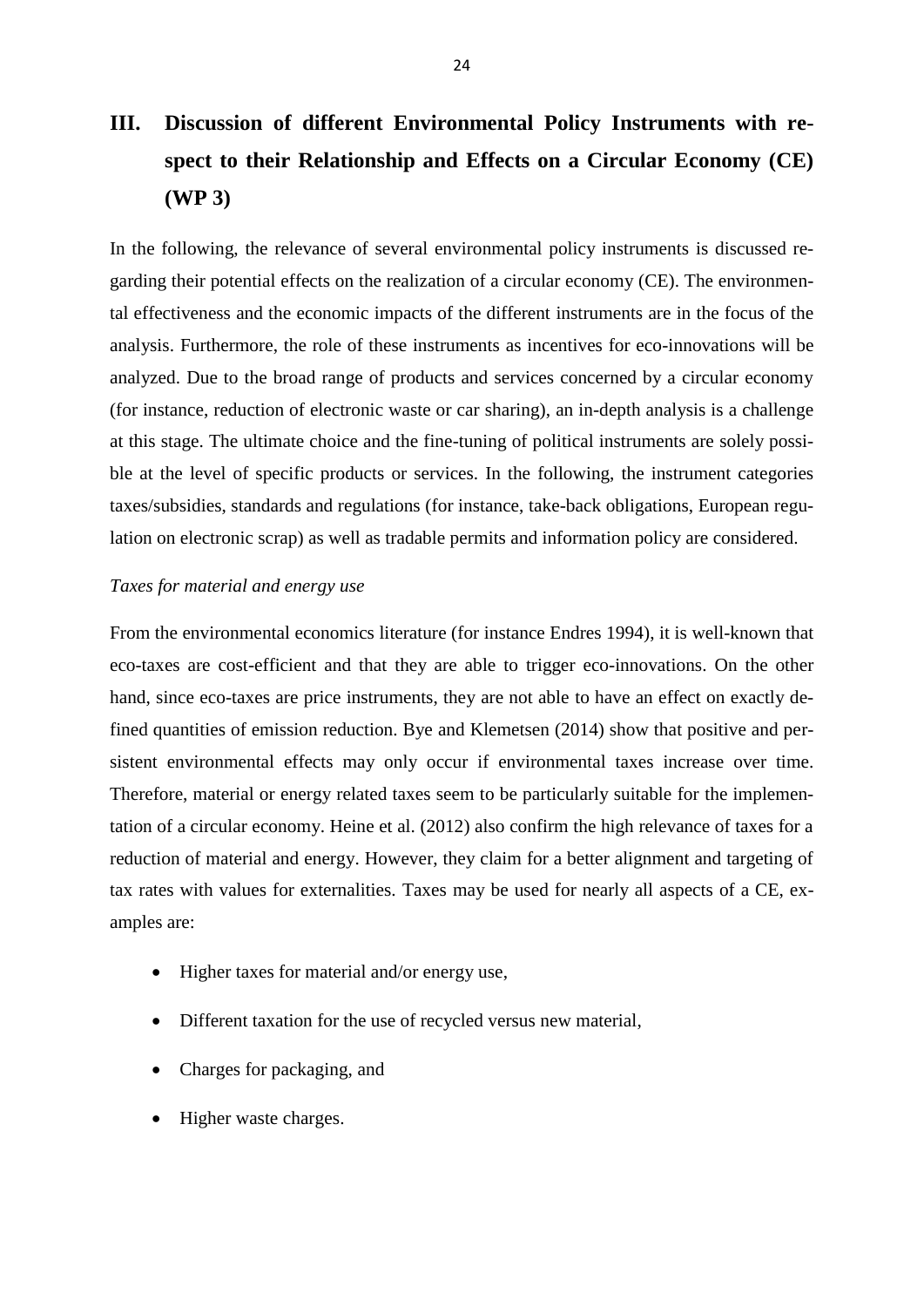| Policy instruments                                                                                                                          | Pros                                                                                                             | Cons                                                                                                                                  | Relevance for<br>$CE:++high,+$<br>medium, or<br>low |
|---------------------------------------------------------------------------------------------------------------------------------------------|------------------------------------------------------------------------------------------------------------------|---------------------------------------------------------------------------------------------------------------------------------------|-----------------------------------------------------|
| Taxes and subsidies                                                                                                                         | Long-lasting incen-<br>tive for energy and                                                                       | Negative competi-<br>tion effects, nega-                                                                                              |                                                     |
| Charges for packages<br>Higher waste charges                                                                                                | material saving,<br>good eco-innovation                                                                          | tive distribution<br>effects, danger of                                                                                               | $++$                                                |
| Higher taxes on mate-<br>$\overline{\phantom{a}}$<br>rial and energy use<br>Subsidies for recy-<br>cling activities                         | incentives<br>Cost-efficient<br>Double dividend:<br>Both positive envi-<br>ronmental and em-<br>ployment effects | relocation of firms<br>Green Paradox:<br>From an interna-<br>tional perspective,<br>eco-taxes may even<br>lead to negative<br>effects |                                                     |
| Regulations<br>Deposit obligations<br>Take-back obliga-<br>tions<br>Re-use quotas<br>Recycling quotas<br>Prohibition of one-<br>way systems | In general, high<br>environmental ef-<br>fectiveness                                                             | No cost-efficiency,<br>falsely designed<br>regulations may<br>lead to negative<br>environmental ef-<br>fects                          | $+$                                                 |
| Tradable permits<br>Licenses for packages                                                                                                   | High environmental<br>effectiveness                                                                              | Difficulties of prac-<br>tical implementation<br>and of the determi-<br>nation of quantities                                          | $^{+}$                                              |
| Information policy                                                                                                                          | Useful in the long                                                                                               | Weak instrument                                                                                                                       |                                                     |
| Consumer-oriented                                                                                                                           | run                                                                                                              |                                                                                                                                       | $\hspace{0.1mm} +$                                  |
| Producer-oriented                                                                                                                           |                                                                                                                  |                                                                                                                                       | $\mathbf 0$                                         |
| Voluntary self-commitments                                                                                                                  | $\overline{a}$                                                                                                   | Only effective if<br>companies have<br>additional incen-<br>tives                                                                     | $\mathbf O$                                         |

## **Table 5: Environmental policy instruments and their effects on the circular economy**

Source: Own compilation.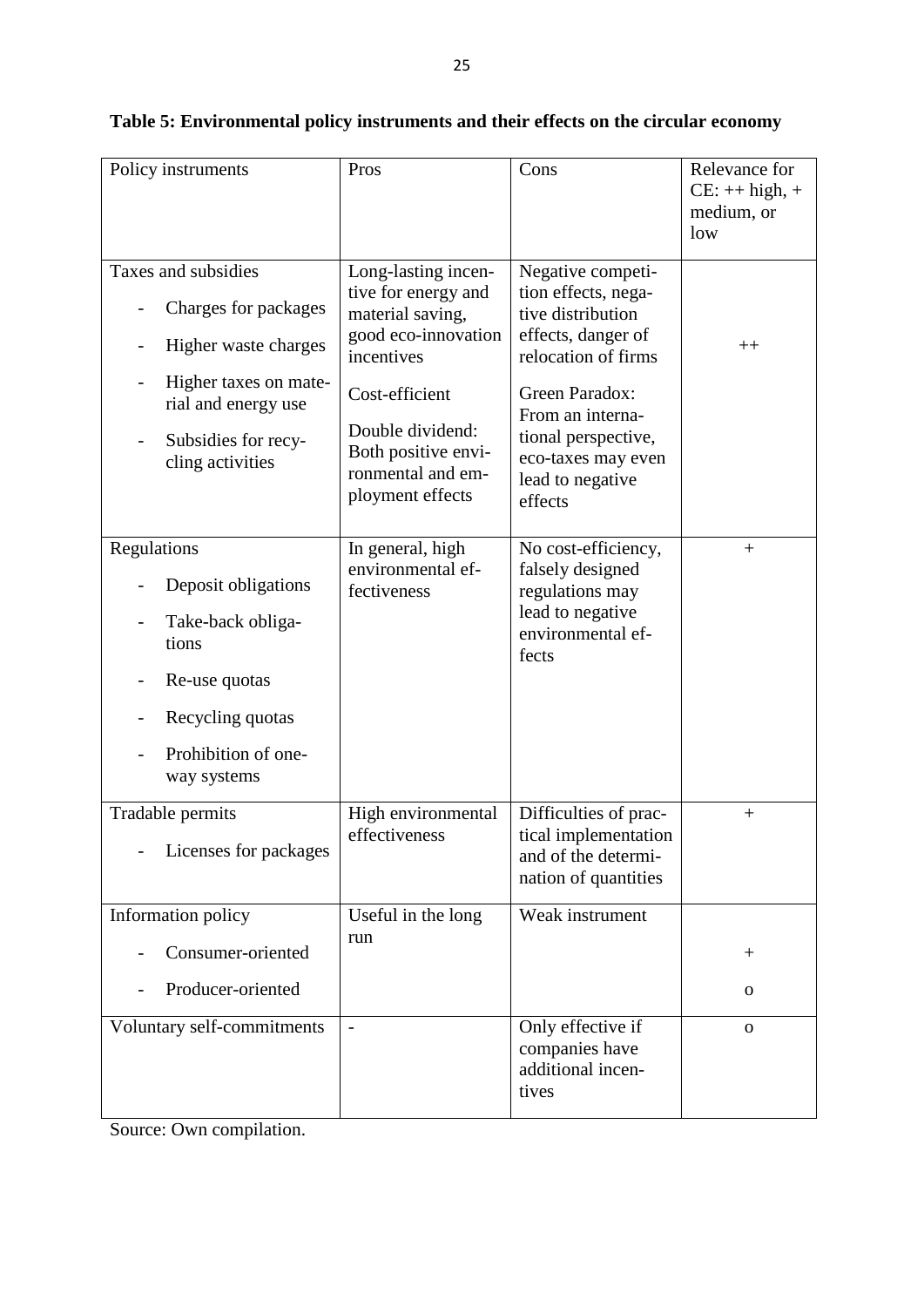On the other hand, taxes on energy or material consumption seem to be less advantageous if the supply of energy or raw material in connection with an international dimension is taken into account. The "green paradox" literature (Sinn 2012) points out that a reduction of energy demand in a country induced by a strict environmental policy may lead to lower energy prices on the world market due to an increase of the available energy supply. Consequently, higher energy consumption in other countries may be observed. From this perspective, the effects of energy taxes might be even negative for the environment. In fact, the empirical relevance of this argumentation still remains an open research question.

A further argument against the introduction of additional energy or material taxes is the potential loss of competitiveness for the affected firms in the tax-raising country, resulting in a difficult political enforceability of such taxes. Furthermore, national solutions may induce relocation effects in pollution haven countries so that, consequently, de-materialization is solely observable at a national level, while internationally pollution levels do not decrease and may even increase. In contrast, emissions would decrease in a country with high material and energy taxes, whereas the material or energy use would increase in countries with a lax environmental regulation so that the net environmental effect may be zero or even negative. Furthermore, negative distributional effects of higher energy taxes are observed on the household level (see Heindl, Löschel 2015 for a recent analysis).

#### *Regulations and Standards*

In general, environmental regulations are not cost-efficient since they do not take care of the individual marginal abatement costs of the regulated companies. In many cases, the ecological effectiveness of regulations is still higher when compared to taxes. Especially in Germany, regulations have a long tradition for the waste and recycling sector as one major part of the CE. The advantage of standards, take-back obligations, reuse quotas and the phasing out of certain materials is that a new, protected market is created for less harmful substances. To give an example, Germany has made good experiences with this tool: Its favorable position on the world market of environmental goods and services can be principally explained with tools, such as the German Emission Reduction Policy (TA Luft) (Rennings, Rexhäuser 2011).

Selected relevant examples of these instruments will be discussed in the following. With the introduction of *take-back obligations,* companies have incentives to increase the recyclability of their products or to introduce reuse systems (for instance for bottles), but it is also possible that companies merely try to raise their prices. Furthermore, the effectiveness of this instru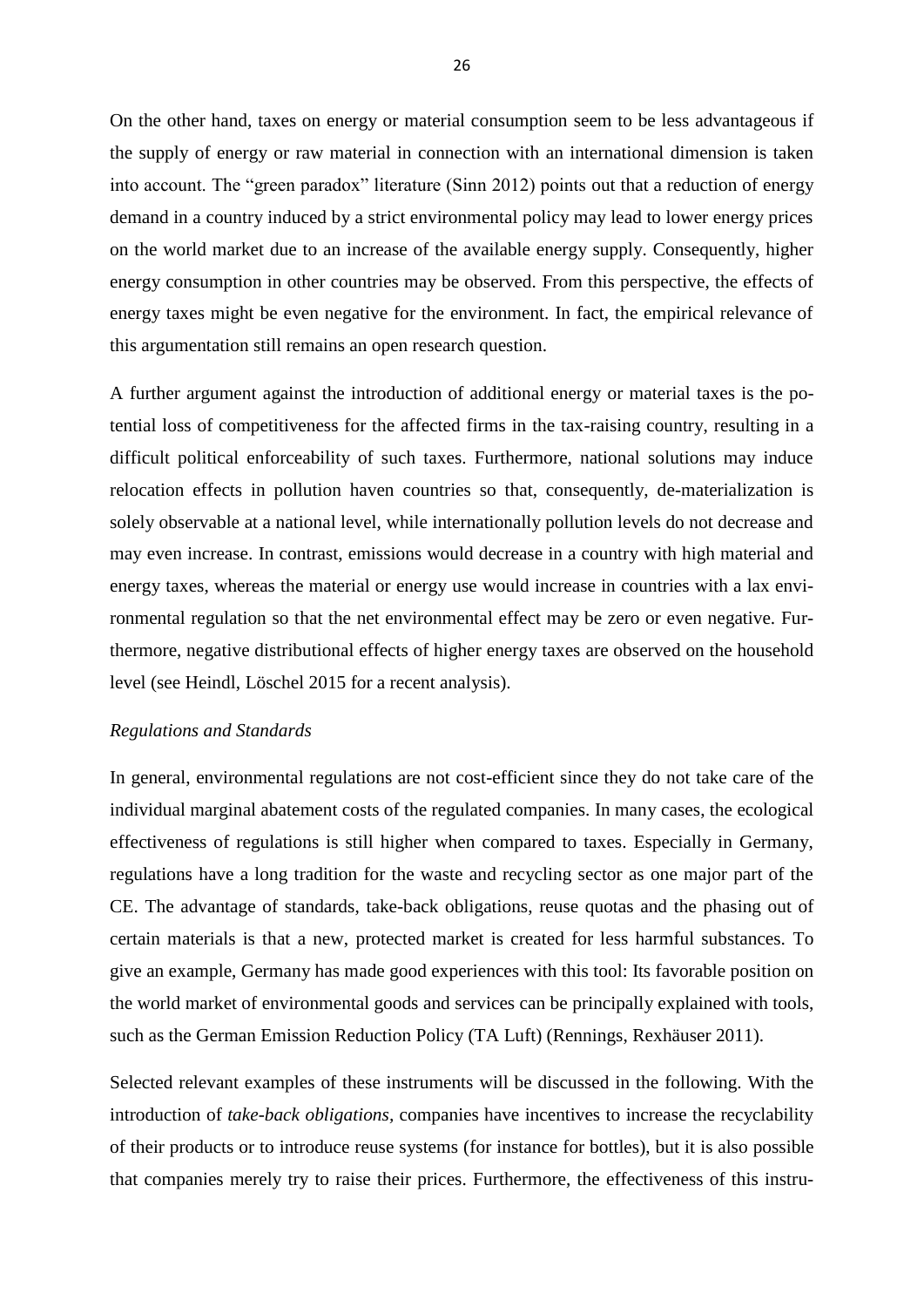ment depends on the willingness of consumers to give their old products back (Baum et al. 2000). Thus, additional measures such as a *deposit obligation* are necessary, but these obligations will only work if the deposit charge is higher than the transaction costs of the product return. For instance, in Germany the introduction of a deposit obligation for one-way bottles led to a paradox result since the share of reused bottles decreased from 2004 (71%) to 2012 (47%) (BMU 2014). An explanation could be that the deposit is too low such that a too small proportion of consumers return the bottles. For retailers, this causes an additional incentive to offer one-way bottles due to these "deposit gains". Another reason could be that one-way and reusable bottles are now harder to distinguish for consumers. A potential solution might be a much higher deposit on bottles that would be given back to the consumer only partially so that one would have an incentive to buy reusable bottles.

*Reuse quotas* are solely efficient if they are implemented at the firm level, whereas an introduction at the level of a whole economy may induce free-rider behavior.

## *Tradable Permits*

From a theoretical point of view, tradable permits are a nearly perfect environmental policy instrument especially concerning the ecological effectiveness, as the quantity of regulated emissions can be well controlled. An important pre-condition is that the optimal or, respectively, feasible amount of emission or waste reduction is known. Concerning the CE, one example for tradable permits are *package licenses*: The regulator restricts the quantity of oneway packages in a region or society. The rights to use one-way packages are then distributed by auctions. A problem of this instrument consists in the difficulty to determine the "right" quantity of licenses. Thin markets may be the result of "false" quantities. Furthermore, the determination of actors and the control of the whole systems are difficult. In addition, license systems for a big variety of products would induce high administrative costs (Baum et al. 2000).

#### *Information Policy and Voluntary Self-Commitments*

*Information policy,* for instance on the possibility of energy saving measures, does in fact complement other "hard" instruments. In the long run, information policy is very important as it helps to increase the environmental consciousness especially of consumers. *Voluntary selfcommitments* are efficient in cases where companies also see a potential for an improvement of their green image or if future regulations are already announced. Similarly, "inducement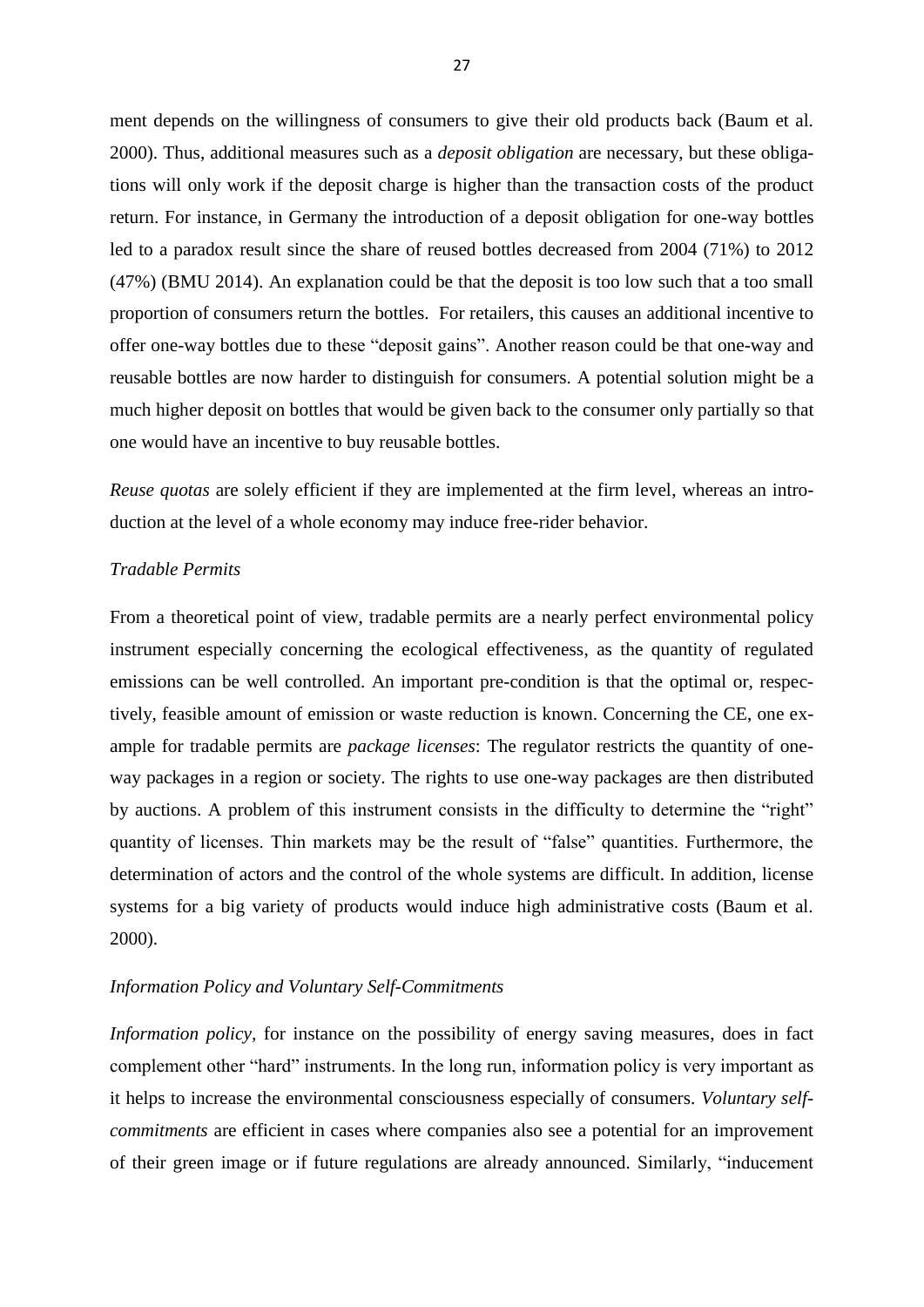prizes", as proposed by the European Commission (2015) can promote firms' green innovations and help the diffusion process of best practices.

## *Conclusions*

In summary, there are some generic economic considerations which suggest material- or energy taxes as the preferred instrument for a circular economy. However, some context factors such as existing regulation have to be taken into account. For Germany and Europe, emission trading exists for  $CO_2$ -emissions, but as a general instrument for the regulation of thousands of potential substances it is not sufficiently specific. Thus, emission trading may be considered as a core instrument for climate policy. For a circular economy, however, taxes can be recommended as a preferred global steering instrument. Regarding the rich history of standard settings at the European and German level, this instrument should also be considered for the fine tuning of a resource policy. Within Computable General Equilibrium (CGE) models, different scenarios with taxes, standards and tradable permits should be calculated to analyze the overall economic effects of a circular economy.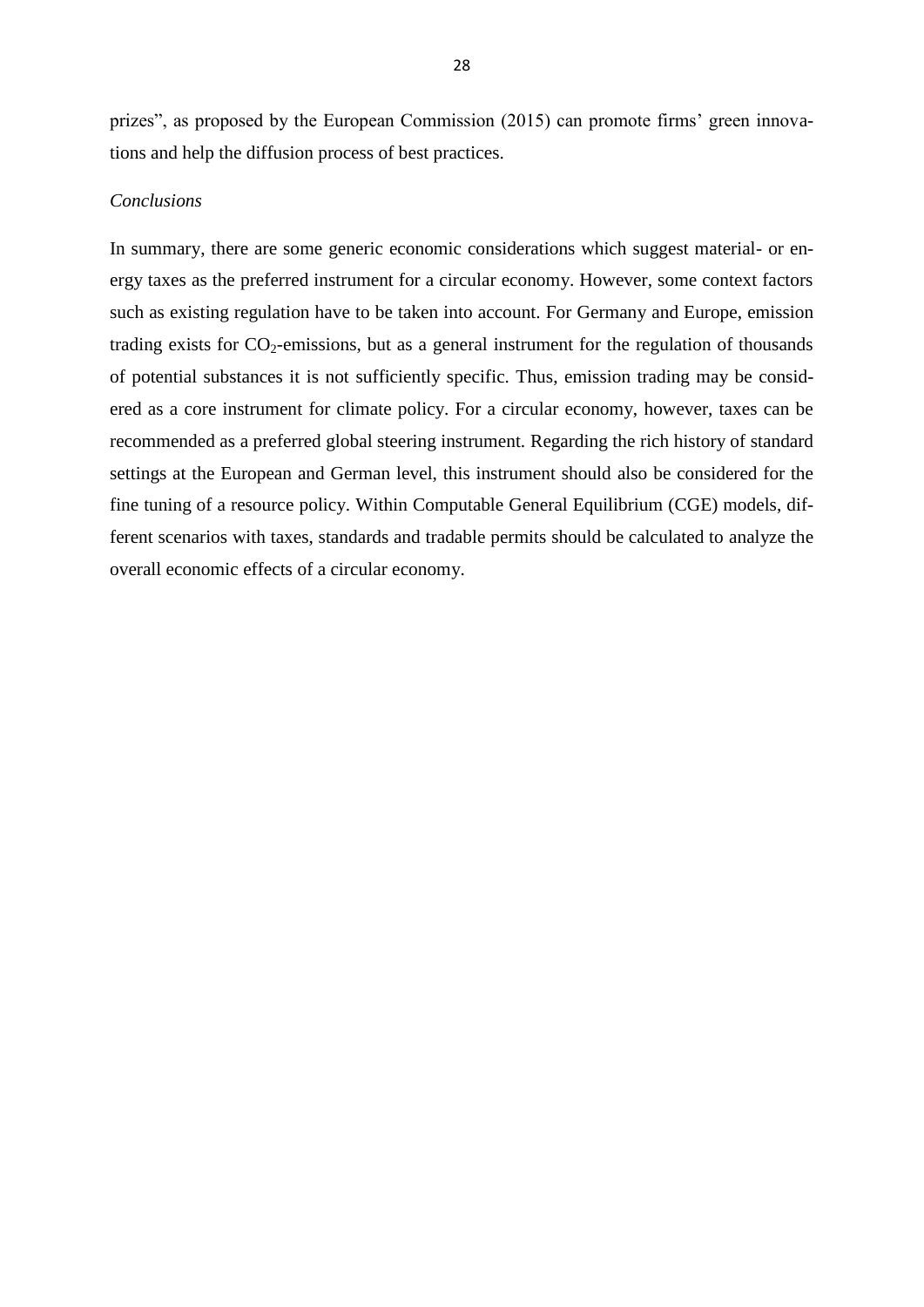## **IV. Proposals for Future Econometric Analyses on Effects of a Circular Economy on Employment and the Environment**

Despite the large amount of existing literature on the employment effects of a Circular Economy presented so far, many questions need to be investigated. This concerns in particular the employment effects in the areas of the

- sharing economy,
- digitization of the economy,
- recycling, and
- refurbishment

whose effects are underexplored due to lack of data. Therefore, we initially discuss existing data suitable for research before turning to suggestions for a targeted survey in the following. Finally we propose econometric analyses of the behavior of multinational companies to identify which policies work best towards achieving a circular economy.

A starting point is the Community Innovation Survey (CIS) which contains a special module on eco-innovation including items on CE-related environmental fields. The rich questionnaires of the CIS 2008 and 2014 allow an in-depth analysis of the determinants of the realization of material and energy savings, the substitution of dangerous substances or the recycling of material, waste or waste water – all fields that are crucial for the implementation of a circular economy. As concerns the determinants, the role of present and anticipated regulation, subsidies, product demand or self-commitments may be analyzed. Furthermore, the questionnaire contains a rich set of control variables, such as R&D, competitive situation, export orientation, market share, product and process innovations, organizational innovations, investment, and information sources. This richness in data allows for an in-depth analysis of employment and other economic effects. An analysis for many European countries is possible and a comparison between 2008 and 2014 will also soon be feasible. Besides the econometric analysis of the determinants of material and energy savings, technology fields and products that promise high material savings potentials may be identified. These results may be used for identifying products with an over-proportional importance for a circular economy. These may then be further analyzed by time series of patent activities or recycling quotas.

However, the module on eco-innovations in the CIS data starts with a filter question on whether or not companies realize eco-innovations at all. This is a disadvantage of the data set for an analysis of the circular economy because this procedure excludes companies that con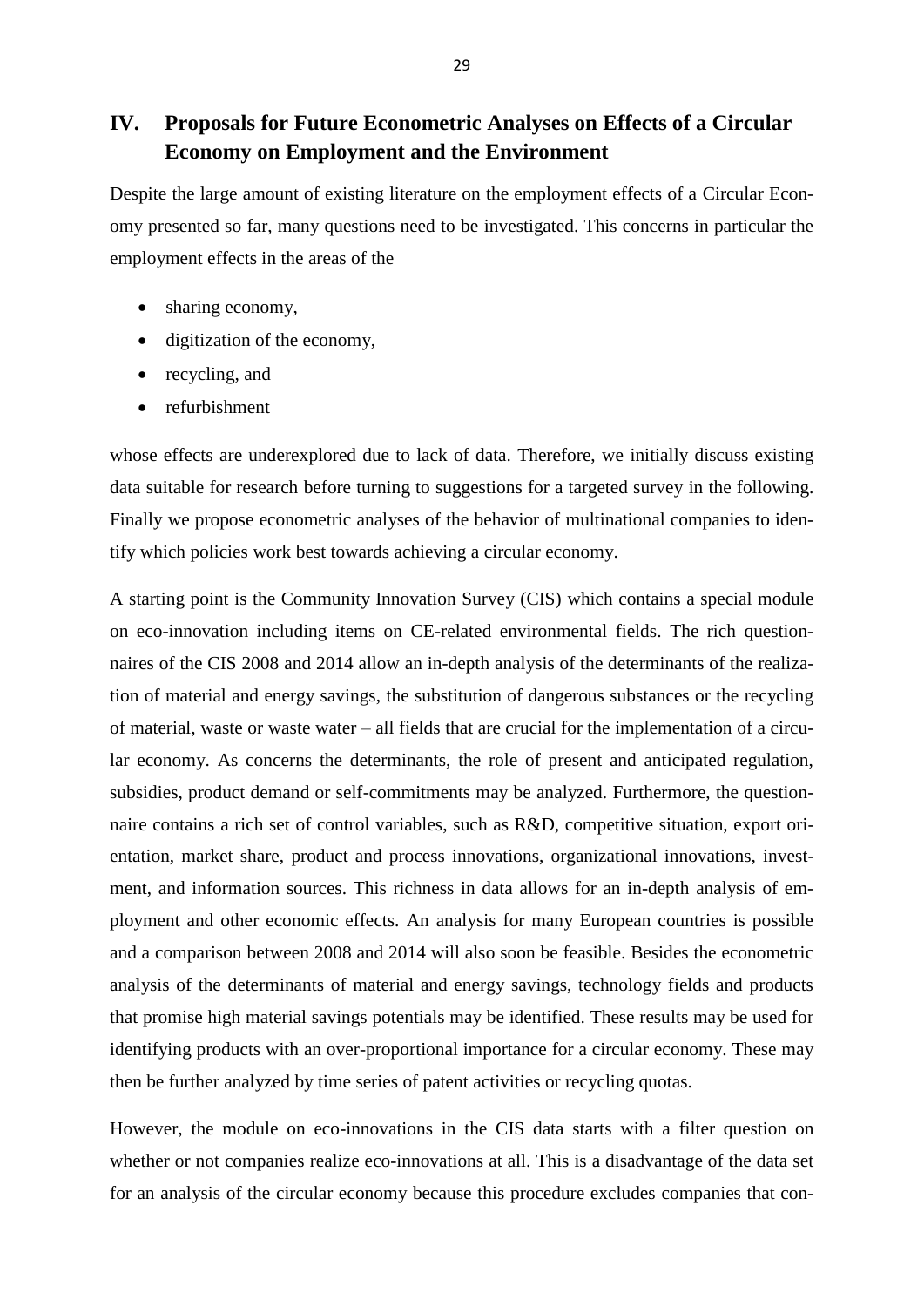tribute to a circular economy without knowing, for instance recycling firms. Moreover, while the CIS data is well suited for many questions on the important field of eco-innovations, some other aspects of the circular economy are not considered in that survey. Therefore, we propose a new survey in order to specifically address some open questions concerning the employment effects of the circular economy.

Specifically, the effects of the sharing economy as well as of the digitization of the economy on material and energy use and on employment should be further investigated. We propose carrying out a well-targeted survey on these issues among relevant firms. This aims at answering questions targeted specifically at the circular economy, such as:

- How large are savings in energy and material from the sharing economy, in other words from sharing equipment?
- Does sharing equipment reduce employment, for instance because less employees are needed for maintenance, or does it, instead, increase employment, for instance because employees can work more efficiently?
- How large is the task share of recycling and other activities of the circular economy among all tasks performed by employees?
- How do companies respond to policy tools such as environmental taxes or tradable permits?

A survey on these topics could preferably be conducted among business and industry as well as among innovative service businesses, such as form part of the Circular Economy 100 program of the Ellen MacArthur Foundation. This would allow for an international perspective. In addition, in order to get an even broader picture, survey data could potentially be supplemented by official figures, such as from Eurostat.

Finally, we propose an analysis that is targeted more specifically at understanding the effects of different policy instruments. The question of how companies respond to policy tools is crucial for understanding and thus designing optimal policies worldwide. One option to answer this question is to analyze the behavior of multinational companies. Operating in different markets internationally their products and stores/ warehouses are highly comparable worldwide. At the same time the material and energy use will surely differ worldwide even between stores of the same company. Therefore, the interesting question is: Why do multinational firms such as Coca Cola, Ikea or H&M use different amounts of energy, material and labor in their factories or warehouses over the world? Answering this question is of great relevance to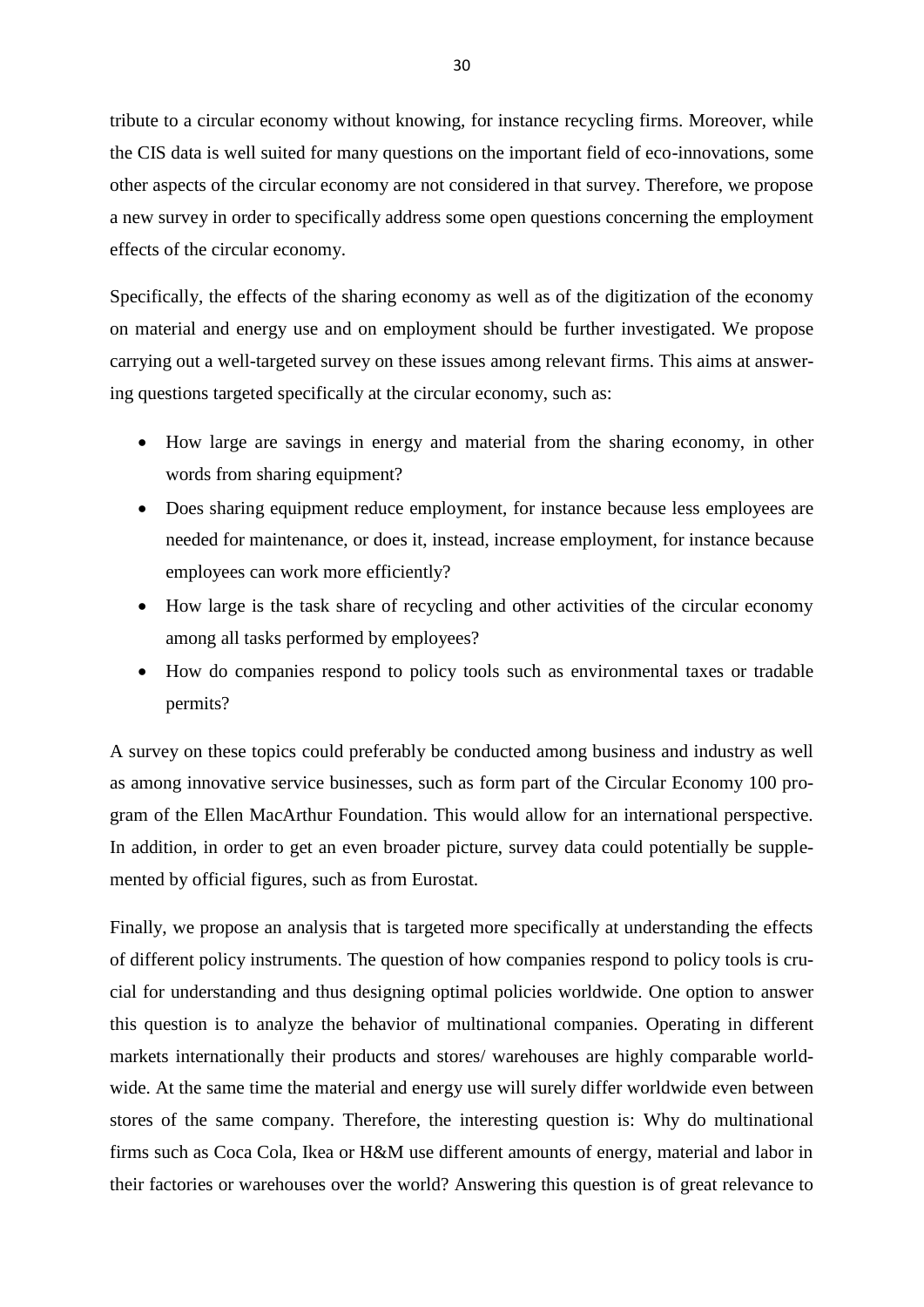gain a better understanding of which policies work best in order to achieve a circular economy? It is also important for businesses to find out where they could realize even further savings in terms of material and energy consumption in the production process. It is important to analyze these questions using micro-econometric methods so as to depart from one-time effects within a single company and thus gain a broader understanding on the functioning of the entire economy. For the same argument it is indispensable to analyze not one single multinational firm but several. The empirical analysis needs to be supplemented with a systemic view on the joint set of regulations in each considered country. This perspective must not be limited to environmental regulations but needs to take into account employment regulations as well.

A thought experiment illustrates what could be learned from an international comparison. If we had two countries that only differed in those policies that concern a circular economy, then we would simply compare the material and energy use between companies that operate in these two countries and draw conclusions about which policies are most effective. As this pair of countries does not exist, we instead have to rely on comparing a set of several different countries and a set of companies across countries. Therefore multinational companies are an interesting subject to study as the products are naturally (nearly) identical.

A survey among these multinational companies should ask detailed questions about their material and energy use as well as employment. These questions should be supplemented by questions on recycling and refurbishment as well as on the digitization and sharing. The relevant topics for this particular survey on the circular economy have been developed above. The relevant expertise could be provided by the Centre for European Economic Research (ZEW) and the University of Applied Sciences Augsburg.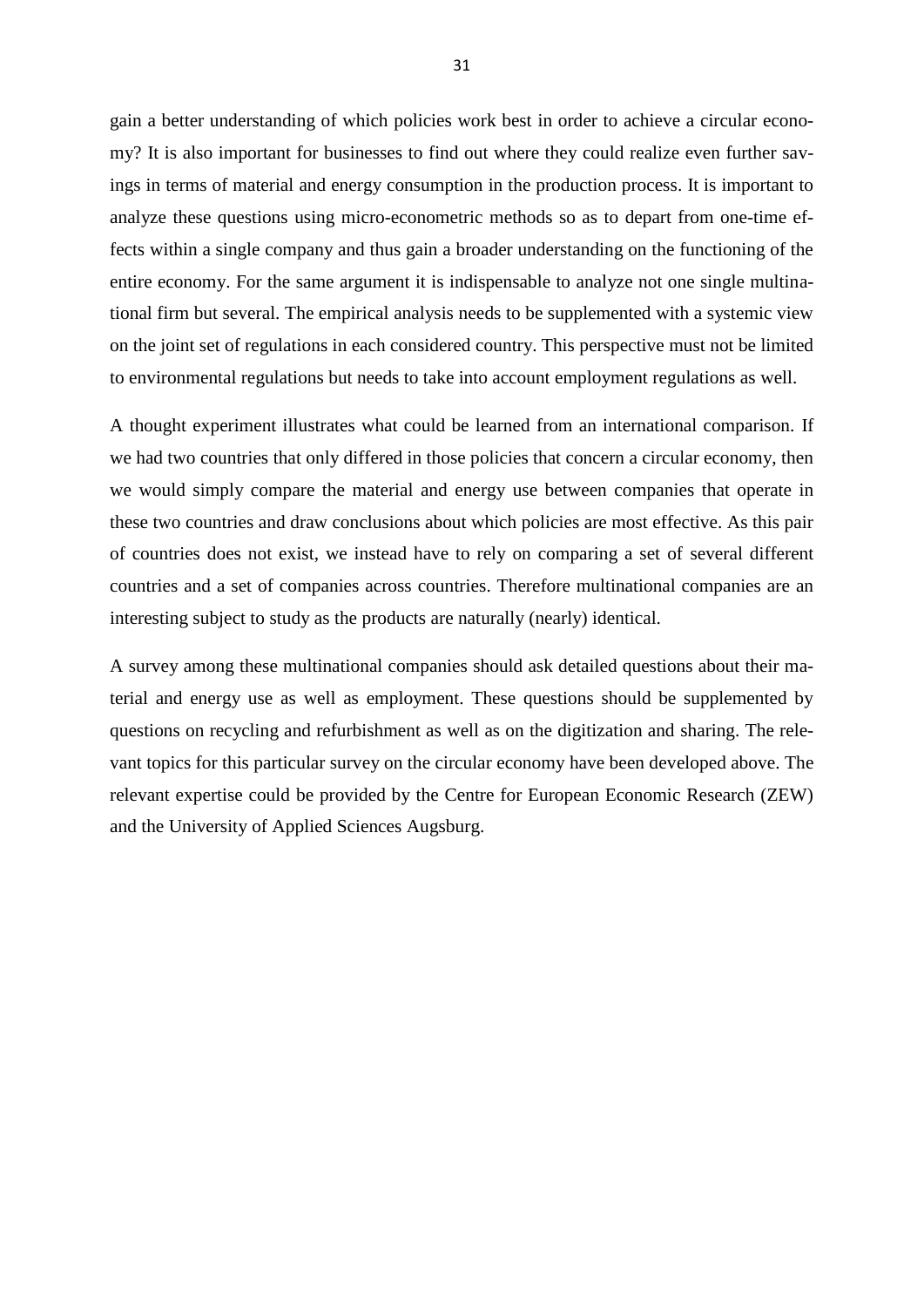## **References**

Ayres, R., Kneese, A. V. (1969): Production, Consumption, and Externalities. The American Economic Review, Vol. 59, No. 3 (1969), 282-297

Ayres, R., Warr, B. (2002): Accounting for Growth: The Role of Physical Work, INSEAD Working Papers 70/2002, Paris

Bastein, T., Roelofs, E., Rietfeld, E., Hoogendorn, A. (2013): Opportunities for a circular economy in the Netherlands, The Netherlands Organisation for Applied Scientific Research (TNO), Delft

Baum, H. G., Cantner, J., Michaelis, P. (2000): Pfandpflicht für Einweggetränkeverpackungen? Eine Analyse marktwirtschaftlicher Instrumente in der Abfallwirtschaft insbesondere zur Stützung der Mehrwegsysteme, Zeitschrift für angewandte Umweltforschung, Sonderheft 11 Berlin, 169 - 173

Bertschek, I., Niebel, T., Ohnemus, J., Rasel, F., Saam, M., Schulte, P., Schleife, K., Stiehler, A., Ortwein, T., Heinzl, A., Nöhren, M. (2014): Produktivität IT-basierter Dienstleistungen Wie kann man sie messen und steuern? Dokumentation Nr. 14-02, [http://ftp.zew.de/pub/zew](http://ftp.zew.de/pub/zew-docs/docus/dokumentation1402.pdf)[docs/docus/dokumentation1402.pdf](http://ftp.zew.de/pub/zew-docs/docus/dokumentation1402.pdf)

Bijman, P., Nijkamp, P. (1988): Innovation, environmental policy and employment: an exploratory analysis, Zeitschrift für Umweltpolitik und Umweltrecht (ZfU) 11/1988, 81-92

Blazejczak, J., Braun, F. G., Edler, D., Schill, W.-P. (2011): Economic effects of renewable energy expansion: A model ‐ based analysis for Germany, DIW-Discussion Paper 56/2011, [http://www.diw.de/documents/publikationen/73/diw\\_01.c.385049.de/dp1156.pdf](http://www.diw.de/documents/publikationen/73/diw_01.c.385049.de/dp1156.pdf)

BMU (2014): Anteile der in Mehrweg-Getränkeverpackungen sowie in ökologisch vorteilhaften Einweg-Getränkeverpackungen abgefüllten Getränke in den Jahren 2004 bis 2012 (in %) in der Bundesrepublik Deutschland, Berlin http://www.bmub.bund.de/fileadmin/- Daten\_BMU/Bilder\_Infografiken/verpackungen\_mehrweganteile\_oeko\_bf.pdf

Bogliacino, F., Pianta, M. (2010): Innovation and Employment: A Reinvestigation using Revised Pavitt Classes, Research Policy, Vol. 39, Issue 6, 699-842

Böhringer, C., Keller, A., van der Werf, E. (2013): Are green hopes too rosy? Employment and welfare impacts of renewable energy promotion, Energy Economics, 36, 277-285

[Bouzaher,](http://link.springer.com/search?facet-author=%22Aziz+Bouzaher%22) A., [Sahin,](http://link.springer.com/search?facet-author=%22Sebnem+Sahin%22) S., [Yeldan,](http://link.springer.com/search?facet-author=%22Erin%C3%A7+Yeldan%22) E. (2015): How to go green: a general equilibrium investigation of environmental policies for sustained growth with an application to Turkey's economy, Letters in Spatial and Resource Sciences March 2015, Volume 8, [Issue 1,](http://link.springer.com/journal/12076/8/1/page/1) 49-76

Bowen, A., Kuralbayeva, K. (2015): Looking for green jobs: the impact of green growth on employment, Policy brief March 2015, Global Green Growth Institute and Grantham Research Institute on Climate Change and the Environment, March 2015, London [http://www.lse.ac.uk/GranthamInstitute/wp-content/uploads/2015/03/Looking-for-green](http://www.lse.ac.uk/GranthamInstitute/wp-content/uploads/2015/03/Looking-for-green-jobs_the-impact-of-green-growth-on-employment.pdf)[jobs\\_the-impact-of-green-growth-on-employment.pdf](http://www.lse.ac.uk/GranthamInstitute/wp-content/uploads/2015/03/Looking-for-green-jobs_the-impact-of-green-growth-on-employment.pdf)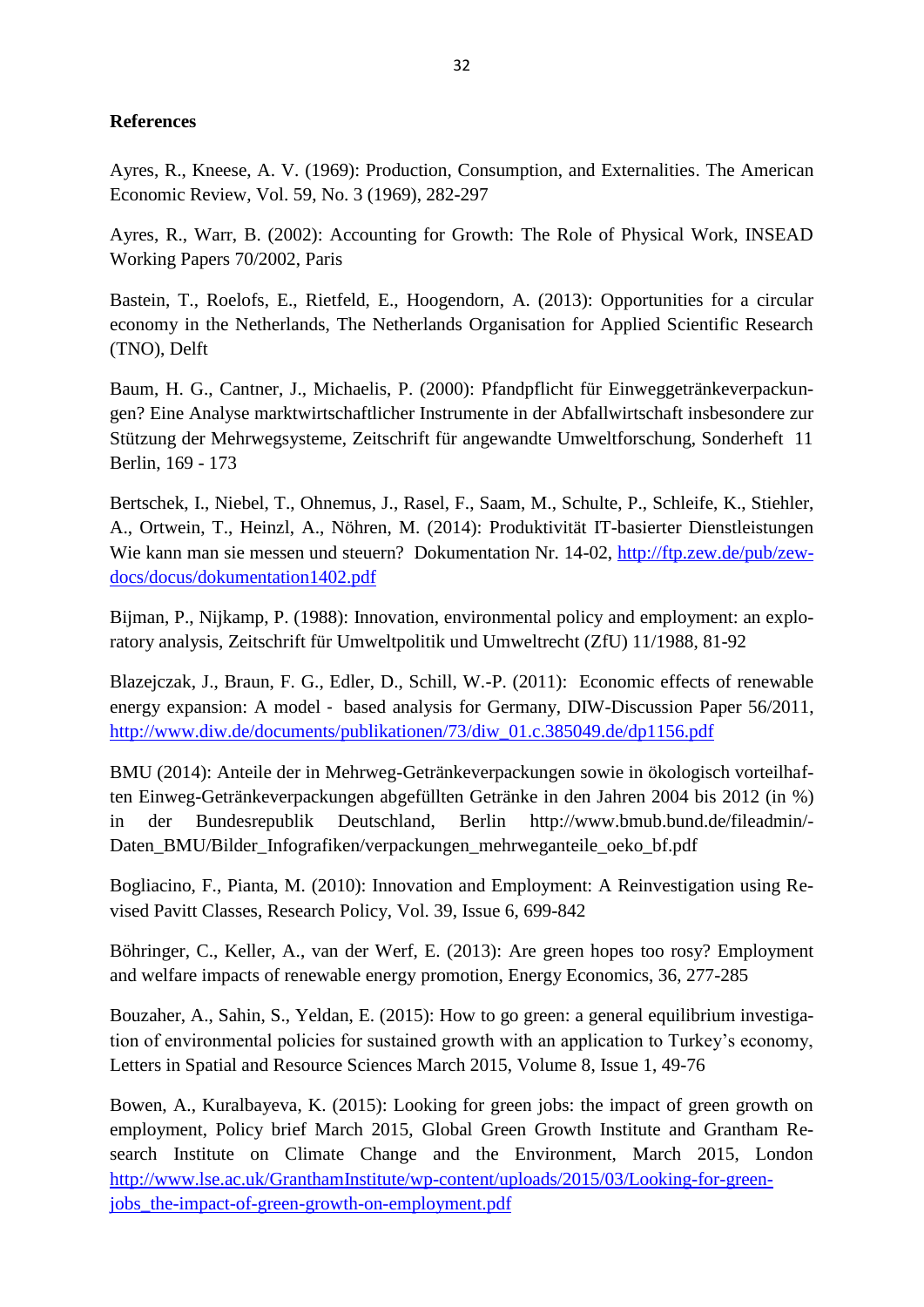Bye, B., Klemetsen, M. E. (2014): The impacts of alternative policy instruments on environmental performance - A firm level study of temporary and persistent effects, Statistics Norway, Research Department, Discussion Papers No. 788, October 2014

Cai, W., Wang, C., Chen, J., Wang, S. (2011): Green economy and green jobs: Myth or reality? The case of China's power generation sector, Energy 36, 5994-6003

Cambridge Econometrics (2015): Website,

[http://www.camecon.com/EnergyEnvironment/EnergyEnvironmentEurope/ModellingCapabil](http://www.camecon.com/EnergyEnvironment/EnergyEnvironmentEurope/ModellingCapability/E3ME/model_functions.aspx) [ity/E3ME/model\\_functions.aspx](http://www.camecon.com/EnergyEnvironment/EnergyEnvironmentEurope/ModellingCapability/E3ME/model_functions.aspx)

Château, J., Saint-Martin, A., Manfredi, T. (2011): Employment Impacts of Climate Change Mitigation Policies in OECD: A General-Equilibrium Perspective, OECD Environment Working Papers, No. 32, OECD Publishing, http://dx.doi.org/10.1787/5kg0ps847h8q-en

Daly, H. E. (1996): Beyond growth: The economics of sustainable development, Boston

ECORIS (2012): The number of Jobs dependent on the Environment and Resource Efficiency improvements, Rotterdam,<http://ec.europa.eu/environment/enveco/jobs/pdf/jobs.pdf>

Edler, D., Blazejczak, J. (2014): Beschäftigungswirkungen des Umweltschutzes in Deutschland im Jahr 2010, Umweltbundesamt: Umwelt, Innovation und Beschäftigung 02/2014, Berlin,

[http://www.umweltbundesamt.de/sites/default/files/medien/378/publikationen/uib\\_02\\_2014\\_b](http://www.umweltbundesamt.de/sites/default/files/medien/378/publikationen/uib_02_2014_beschaeftigungswirkungen_des_umweltschutzes_in_deutschlnad_2010_1.pdf) [eschaeftigungswirkungen\\_des\\_umweltschutzes\\_in\\_deutschlnad\\_2010\\_1.pdf](http://www.umweltbundesamt.de/sites/default/files/medien/378/publikationen/uib_02_2014_beschaeftigungswirkungen_des_umweltschutzes_in_deutschlnad_2010_1.pdf)

Edler, D., O´Sullivan, M. (2010): Erneuerbare Energien - ein Wachstumsmarkt schafft Beschäftigung in Deutschland. DIW-Wochenbericht Nr. 41/2010, [http://www.diw.de/documents/publikationen/73/diw\\_01.c.362404.de/10-41-1.pdf](http://www.diw.de/documents/publikationen/73/diw_01.c.362404.de/10-41-1.pdf)

Edquist, C., Hommen, L., McKelvey, M. (2001): Innovation and Employment – Process versus Product Innovation, Edward Elgar, Cheltenham

Ellen MacArthur Foundation (2013a): Towards the Circular Economy. Economic and business rationale for an accelerated transition, Volume 1, Cowes

Ellen MacArthur Foundation (2013b): Towards the Circular Economy. Opportunities for the consumer goods sector, Volume 2, Cowes

Ellen MacArthur Foundation (2014): Towards the Circular Economy. Accelerating the scaleup across global supply chains, Volume 3, Cowes

Elliott, R. J. R., Lindley, J. K. (2014): Green Jobs and Growth in the United States: Green Shoots or False Dawn? University of Birmingham, Department of Economics Discussion Paper 14-09, Birmingham

[http://www.birmingham.ac.uk/Documents/college-social-sciences/business/economics/2014](http://www.birmingham.ac.uk/Documents/college-social-sciences/business/economics/2014-discussion-papers/14-09.pdf) [discussion-papers/14-09.pdf](http://www.birmingham.ac.uk/Documents/college-social-sciences/business/economics/2014-discussion-papers/14-09.pdf)

Endres, A. (1994): Umweltökonomie – Eine Einführung, Darmstadt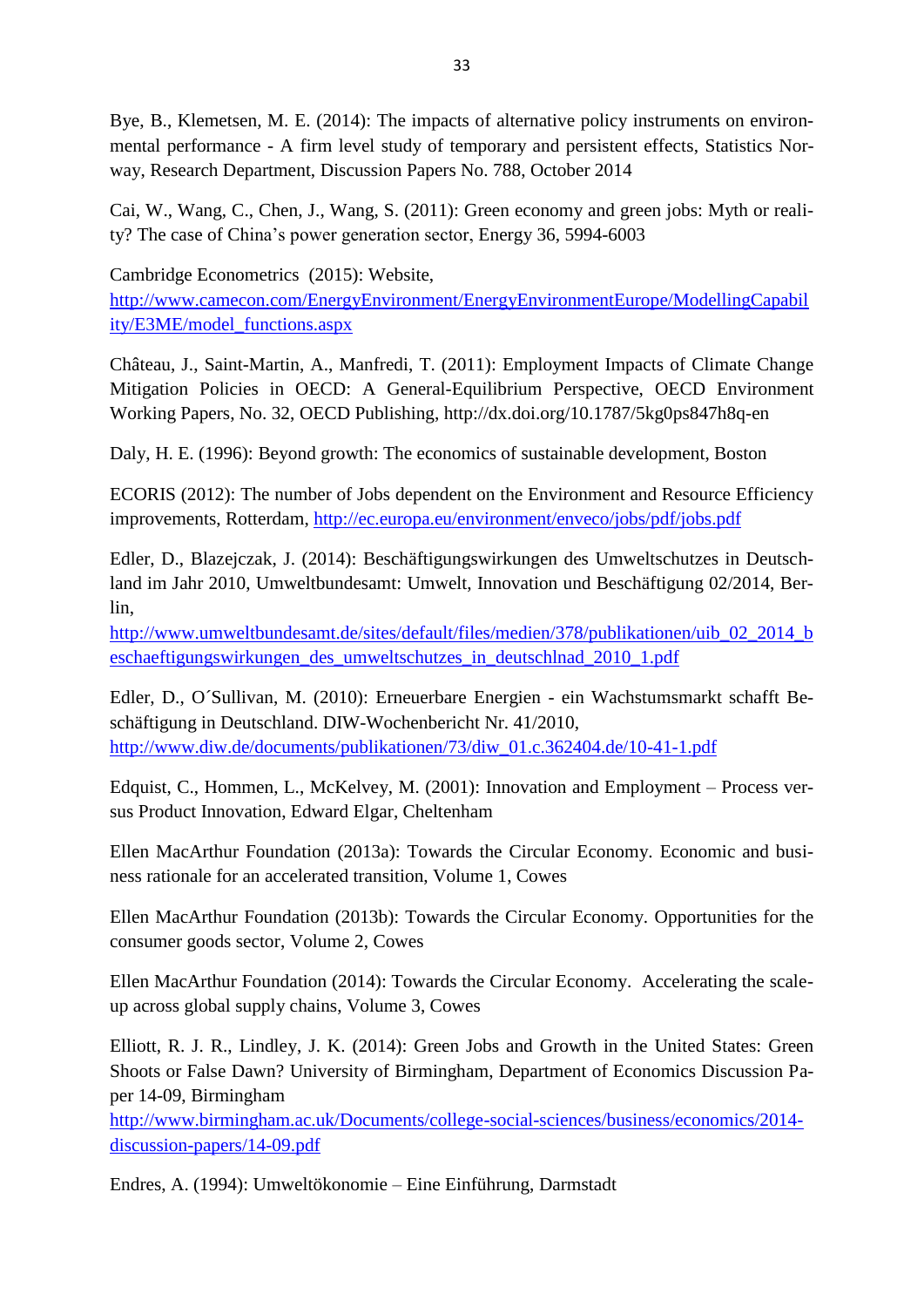Entorf, H., Pohlmeier, W. (1990): Employment, Innovation and Export Activity: Evidence from Firm-level Data. In: Florens, J.-P., M. Ivaldi, J.-J. Laffont, F. Laisney (eds). Microeconometrics: Surveys and Applications. Basil Blackwell. Oxford, 394-415

European Commission (2012): Exploiting the employment potential of green growth, Commission Staff Working Document, SWD (2012) 92 final, Brussels

European Commission (2014a): Study on modelling of the economic and environmental impacts of raw material consumption, Cambridge Econometrics and BIO Intelligence Service, Technical report 2014-2478, March 2014, Brussels,

[http://ec.europa.eu/environment/enveco/resource\\_efficiency/pdf/RMC.pdf](http://ec.europa.eu/environment/enveco/resource_efficiency/pdf/RMC.pdf)

European Commission (2014b): Towards a circular economy: A zero waste programme for Europe, Brussels, [http://eur-lex.europa.eu/resource.html?uri=cellar:aa88c66d-4553-11e4](http://eur-lex.europa.eu/resource.html?uri=cellar:aa88c66d-4553-11e4-a0cb-01aa75ed71a1.0022.01/DOC_1&format=DOC) [a0cb-01aa75ed71a1.0022.01/DOC\\_1&format=DOC](http://eur-lex.europa.eu/resource.html?uri=cellar:aa88c66d-4553-11e4-a0cb-01aa75ed71a1.0022.01/DOC_1&format=DOC)

European Commission (2014c): Scoping study to identify potential circular economy actions, priority sectors, material flows and value chains, Final report August 2014, [http://www.ieep.eu/assets/1410/Circular\\_economy\\_scoping\\_study\\_-\\_Final\\_report.pdf](http://www.ieep.eu/assets/1410/Circular_economy_scoping_study_-_Final_report.pdf)

European Commission (2015): From Niche to Norm. Suggestions by the Group of Experts on a 'Systematic Approach to Eco-Innovation to achieve a low-carbon, Circular Economy', Brussels, <http://bookshop.europa.eu/en/from-niche-to-norm-pbKI0115206/>

European Environment Agency (EEA) (2014): Resource-efficient green economy and EU policies EEA Report No 2/2014, Luxembourg

European Environment Agency (EEA) (2015): European briefings Green economy, Copenhague,<http://www.eea.europa.eu/soer-2015/europe/green-economy>

Faber, M., Stephan, G., Michaelis, P. (1988): Umdenken in der Abfallwirtschaft: Vermeiden, verwerten, beseitigen, Berlin, New York

Frondel, M., Horbach, J., Rennings, K. (2007): End-of-Pipe or Cleaner Production? An Empirical Comparison of Environmental Innovation Decisions across OECD Countries, Business Strategy and the Environment, Vol. 16, Issue 8 (December 2007), 571-584

Frondel, M., Ritter, N. Vance, C. (2010): Economic impacts from the promotion of renewable energies: The German experience. Energy Policy 38:8 (2010), 4048-4056

Gagliardi, L., Marin, G., Miriello, C. (2014): The greener the better: Environmental friendly technological change and job creation in Italy, IEFE Working Paper Series No 60, Bocconi University, Milan

GeSi (2012): SMARTer 2020: The Role of ICT in Driving a Sustainable Future, Discussion paper, A Report by The Climate Group on Behalf of the Global e-Sustainability Initiative. <http://gesi.org/assets/>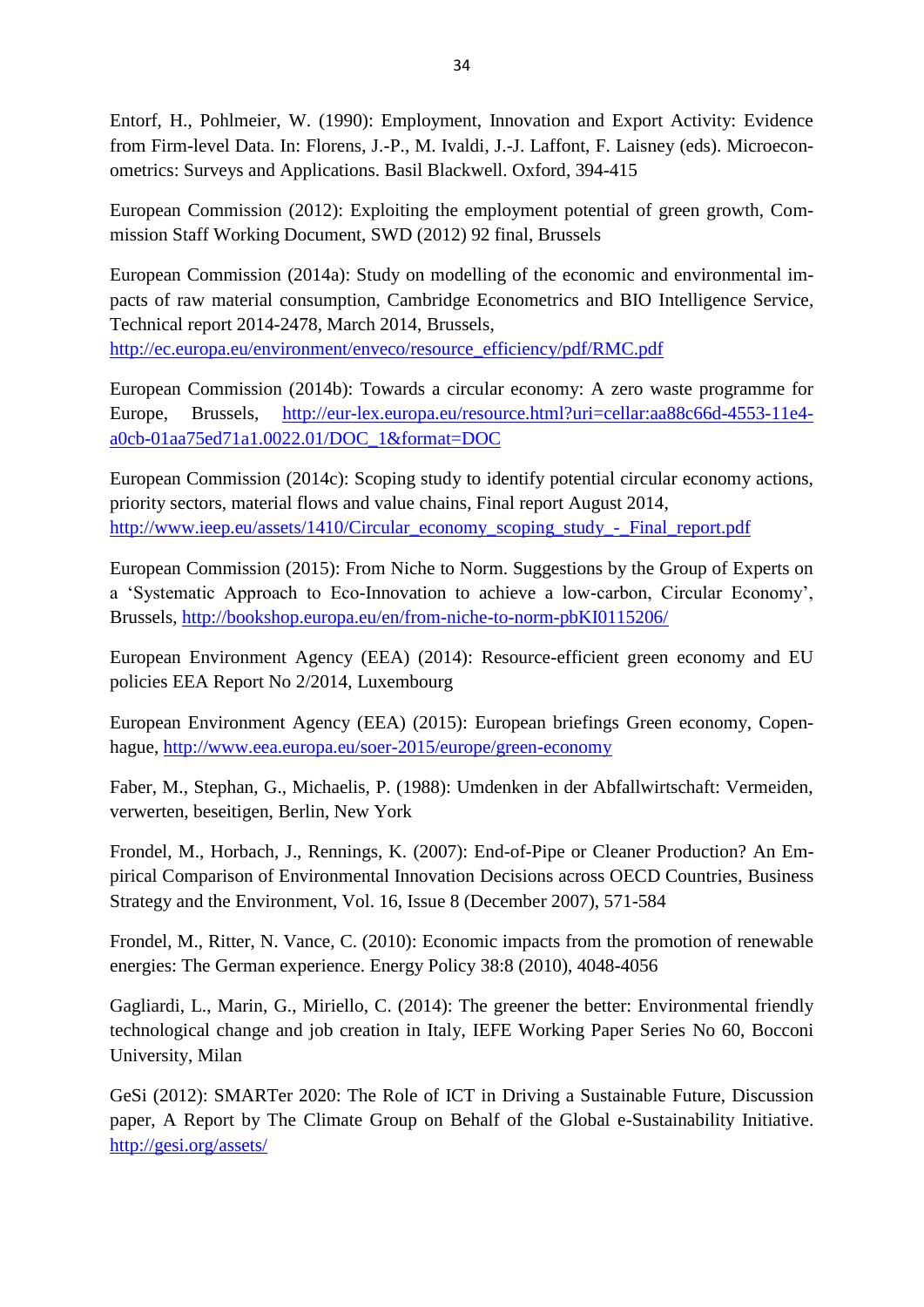GHK (2009): The impacts of climate change on European employment and skills in the short to medium term: A review of the literature, Final Report to the European Commission Directorate for Employment, Social Affairs and Inclusion Restructuring Forum, Vol. 2, London

Godin, A. (2012): Guaranteed Green Jobs: Sustainable Full Employment, Levy Economics Institute Working Paper No 722, New York, [http://www.levyinstitute.org/pubs/wp\\_722.pdf](http://www.levyinstitute.org/pubs/wp_722.pdf)

Green Growth Knowledge Platform (2013): Moving towards a Common Approach on Green Growth Indicators, Mexico City, Paris, New York

Greenan, N., Guellec, D. (2000): Technological innovation and employment reallocation. Labour: Review of Labour Economics and Industrial Relations Vol. 14 (2000). No. 4, 547- 590

Hall, B. H., Lotti, F., Mairesse, J. (2006): Employment, Innovation and Productivity: Evidence from Italian Microdata. The Institute for Fiscal Studies. Working Paper 24/2006, London

Harabi, N. (2000): Employment Effects of Ecological Innovations: An Empirical Analysis, Discussion Paper 07/2000 of the University of Solothurn, Solothurn

Harrison, R., Jaumandreu, J., Mairesse, J., Peters, B. (2008): Does Innovation Stimulate Employment? A Firm-Level Analysis Using Comparable Micro-Data From Four European Countries, ZEW Discussion Paper 08-111, Mannheim

Heindl, P., Löschel, A. (2015): Social Implications of Green Growth Policies from the Perspective of Energy Sector Reform and its Impact on Households, ZEW Discussion Paper No. 15-012, Mannheim

Heindl, P., Voigt, S. (2012): Employment Effects of Regional Climate Policy: The Case of Renewable Energy Promotion by Feed-In Tariffs, ZEW Discussion Paper No. 12-066, Mannheim

Heine, D., Norregaard, J., Parry, I. W. H. (2012): Environmental Tax Reform: Principles from Theory and Practice to Date, IMF Working Paper WP/12/180, Washington

Heinrichs, H. (2013): Sharing Economy: A Potential New Pathway to Sustainability. Gaia, 22(4), 228-231

Heshmati, A. (2014): An Empirical Survey of the Ramifications of a Green Economy, IZA DP No. 8078, Bonn,<http://ftp.iza.org/dp8078.pdf>

Horbach, J. (2010): The Impact of Innovation Activities on Employment in the Environmental Sector – Empirical Results for Germany at the Firm Level, Journal of Economics and Statistics, Vol. 230/4, 403-419

Horbach, J., Rammer, C., Rennings, K. (2012): Determinants of Eco-innovations by Type of Environmental Impact - The Role of Regulatory Push/Pull, Technology Push and Market Pull, Ecological Economics 78 (2012), 112-122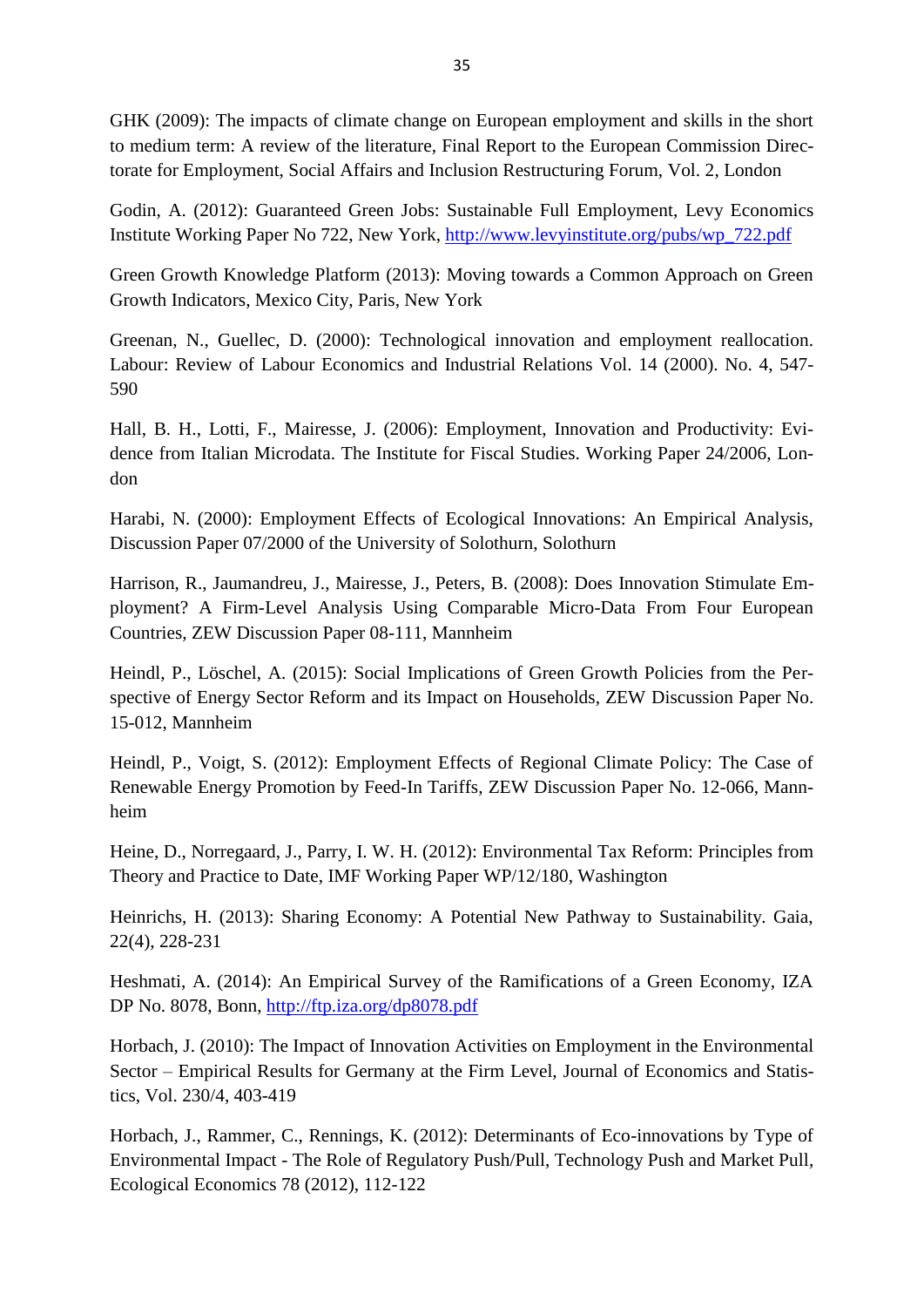Horbach, J., Rennings, K. (2013): Environmental Innovation and Employment Dynamics in Different Technology Fields - An Analysis Based on the German Community Innovation Survey 2009, Journal of Cleaner Production Vol. 57, October 2013, 158-165

International Labour Organization (ILO) (2012): Decent work indicators: Concepts and definitions: ILO manual/ international labour office – first edition –. ILO manual, Geneva

<span id="page-35-0"></span>International Labour Organization (ILO) (2013): Report I. General report: Nineteenth international conference of labour statisticians (2–11 October 2013), Geneva

Institute of Advanced Studies (HIS) (2010): More and better Green Jobs for Austria - Green Jobs for a sustainable, low carbon Austrian Economy, Vienna

IRENA (2013): Renewable Energy and Jobs, International Renewable Energy Agency, Abu Dhabi. <http://www.irena.org/rejobs.pdf>

Kemp, R., Pearson, P. (2008): Final report MEI project about measuring eco-innovation, Maastricht, [www.merit.unu.edu\MEI](http://www.merit.unu.edu/MEI)

Lachenmaier, S., Rottmann, H. (2007): Employment Effects of Innovation at the Firm Level, Jahrbücher für Nationalökonomie und Statistik 227: 254-272

Lachenmaier, S., Rottmann, H. (2011): Effects of Innovation on Employment: A Dynamic Panel Analysis, International journal of industrial organization. Vol. 29.2011, 2: 210-220

Lehr, U., Lutz, C., Edler, D. (2012): Green jobs? Economic impacts of renewable energy in Germany, Energy Policy, 47, 358-364

Licht, G., Peters, B. (2013): The Impact of Green Innovation on Employment Growth in Europe, Working Paper of the WWW for Europe Working Paper 50, Wien

Licht, G., Peters, B. (2014): Do green innovations stimulate employment? – firm-level evidence from Germany. WWW for Europe Working Paper 53, Wien

Mazzanti, M., Zoboli, R. (2009): Environmental efficiency and labour productivity: Trade-off or joint dynamics? A theoretical investigation and empirical evidence from Italy using NAMEA, Ecological Economics 68 (2009), 1182-1194

Meyer, I., Sommer, M. W. (2014): Employment Effects of Renewable Energy Supply. A Meta Analysis, WWW for Europe Policy Paper no 12, Vienna, [http://www.wifo.ac.at/jart/prj3/wifo/resources/person\\_dokument/person\\_dokument.jart?publi](http://www.wifo.ac.at/jart/prj3/wifo/resources/person_dokument/person_dokument.jart?publikationsid=47225&mime_type=application/pdf)

[kationsid=47225&mime\\_type=application/pdf](http://www.wifo.ac.at/jart/prj3/wifo/resources/person_dokument/person_dokument.jart?publikationsid=47225&mime_type=application/pdf)

Morgan, J., Mitchell, P. (2015): Opportunities to tackle Britain's labour market challenges through growth in the circular economy, Green Alliance and WRAP research paper, London, [http://www.green-alliance.org.uk/resources/Opportunities%20to%20tackle%20-](http://www.green-alliance.org.uk/resources/Opportunities%20to%20tackle%20-Britain%27s%20Labour-%20Market%20Challenges.pdf) [Britain%27s%20Labour-%20Market%20Challenges.pdf](http://www.green-alliance.org.uk/resources/Opportunities%20to%20tackle%20-Britain%27s%20Labour-%20Market%20Challenges.pdf)

OECD (2010): Greener and Smarter: ICTs, the Environment and Climate Change, Discussion paper, OECD Publishing, Paris,<http://www.oecd.org/site/stitff/45983022.pdf>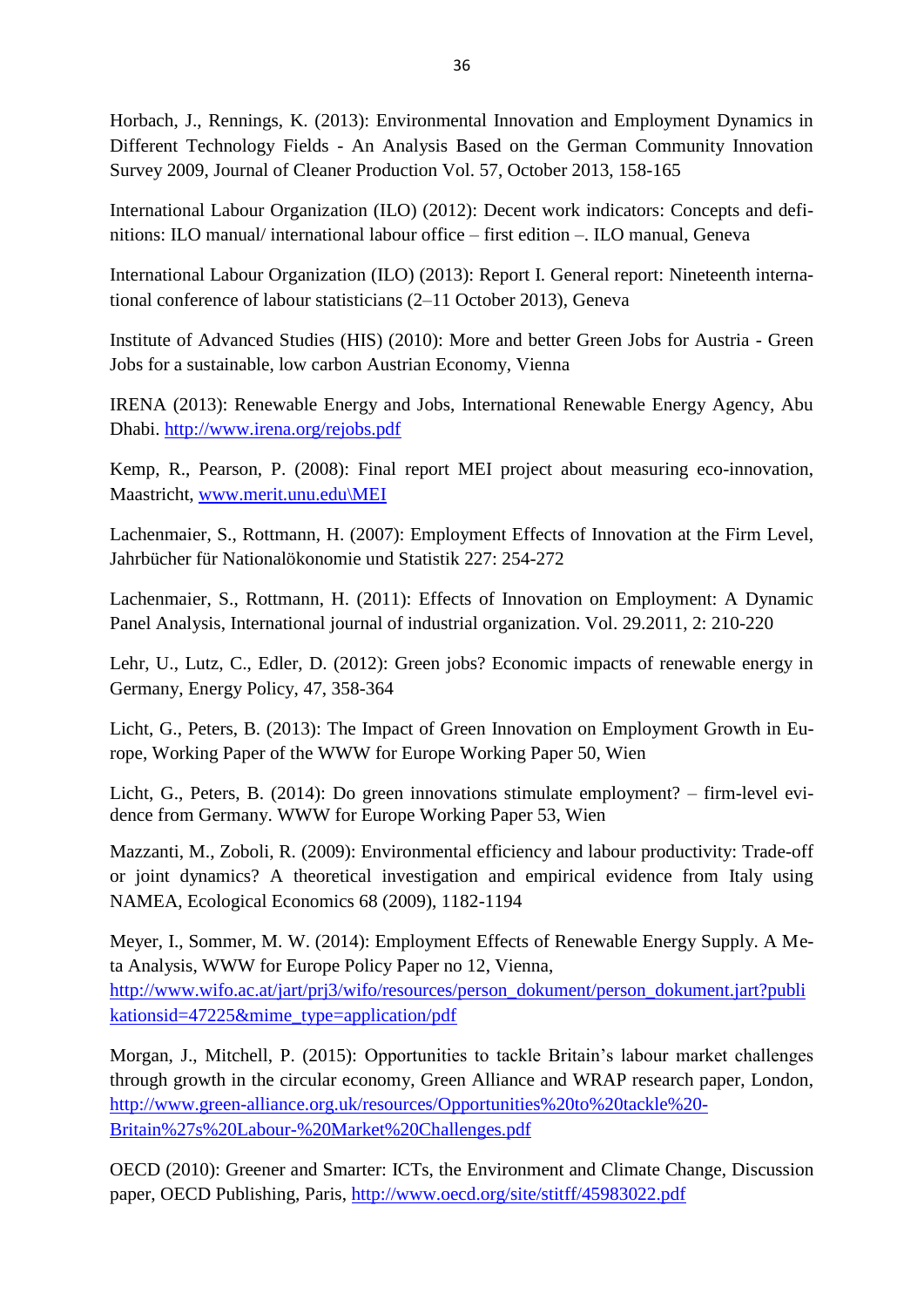OECD (2011): Towards green growth. A summary for policy makers, Paris

OECD (2012): The jobs potential of a shift towards a low-carbon economy. Final Report for the European Commission, DG Employment, Paris, [http://www.oecd.org/](http://www.oecd.org/-els/emp/50503551.pdf) [els/emp/50503551.pdf](http://www.oecd.org/-els/emp/50503551.pdf)

OECD (2015): Material Resources, Productivity and the Environment, OECD Green Growth Studies, OECD Publishing, Paris.<http://dx.doi.org/10.1787/9789264190504-en>

Pestel, N. (2014): Employment effects of green energy policies. Does a switch in energy policy toward more renewable sources create or destroy jobs in an industrial country? IZA World of Labor 2014: 76, doi: 10.15185/izawol.76

Peters, B. (2005): Employment Effects of Different Innovation Activities: Microeconometric Evidence for Germany, ZEW Discussion Paper 04-73, Mannheim

Pfeiffer, F., Rennings, K. (2001): Employment Impacts of Cleaner Production – Evidence from a German Study Using Case Studies and Surveys, Business Strategy and the Environment, Vol. 10, Number 3, 161-175

Piva, M., Vivarelli, M. (2005): Innovation and Employment: evidence from Italian Microdata, Journal of Economics, Vol. 86 (2005), No. 1, 65-83

Porter, M. E., van der Linde, C. (1995): Toward a New Conception of the Environment-Competitiveness Relationship, Journal of Economic Perspectives 9, No. 4, 97-118

Rennings, K. (2003): Employment Impacts of Cleaner Production. Physica-Verlag, Heidelberg

Rennings, K., Rexhäuser, S. (2011): Long-term impacts of environmental policy and ecoinnovative activities of firms, Int. J. Technology, Policy and Management, Vol. 11, Nos. 3/4, 274-290

Rennings, K., Ziegler, A., Zwick, T. (2004): The Effect of Environmental Innovations on Employment Changes: An Econometric Analysis, Business Strategy and the Environment 13, 374-387

Rennings, K., Zwick, T. (2002): The Employment Impact of Cleaner Production on the Firm Level – Empirical evidence from a Survey in Five European Countries, International Journal of Innovation Management (IJIM), Special Issue on "The Management of Innovation for Environmental Sustainability", Vol. 6, No. 3, 319-342

Rexhäuser, S., Schulte, P., Welsch, H. (2014): ICT and the Demand for Energy: Evidence from OECD Countries, ZEW Discussion Paper No. 13-116, Mannheim <http://ftp.zew.de/pub/zew-docs/dp/dp13116.pdf>

Rexhäuser, S., Rammer, C. (2011): Unmasking the Porter Hypothesis: Environmental Innovations and Firm-Profitability, ZEW Discussion Paper No. 11-036, Mannheim

Rossé, M. (2015): Definition of a circular economy, mimeo, Munich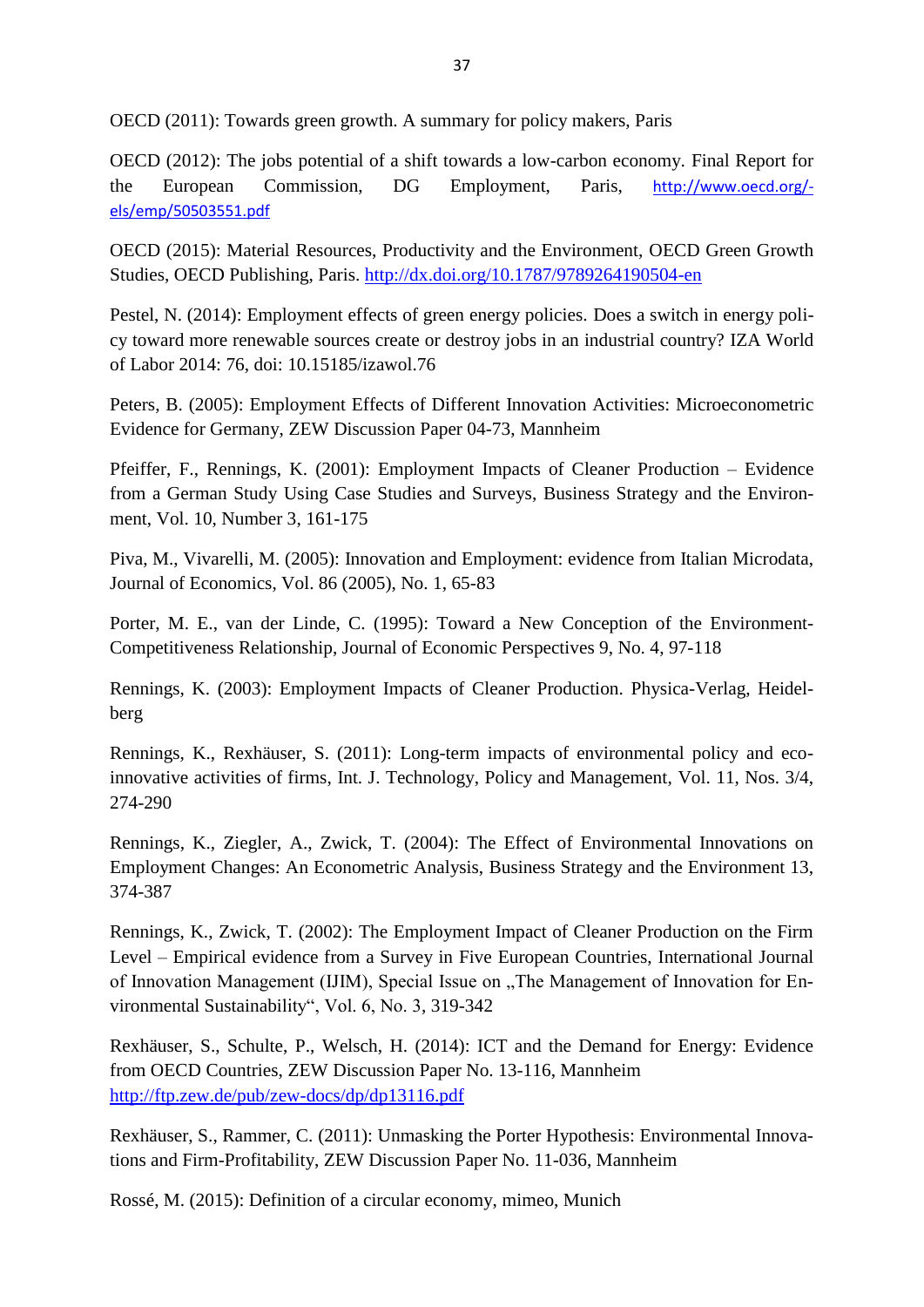Rottmann, H., Ruschinski, M. (1998): The Labour Demand and the Innovation Behaviour of Firms – An Empirical Investigation for West-German Manufacturing Firms, Jahrbücher für Nationalökonomie und Statistik 217, 741-752

RWI (Rheinisch-Westfälisches Institut für Wirtschaftsforschung) (2005): Beschäftigungswirkungen von Forschung und Innovation. Forschungsvorhaben im Auftrag des Bundesministeriums für Wirtschaft und Arbeit, Essen

Sinn, H.-W. (2012): The Green Paradox: A [supply-side](http://lhzbw.gbv.de/DB=1/SET=3/TTL=4/MAT=/NOMAT=T/CLK?IKT=1016&TRM=supply-side) [approach](http://lhzbw.gbv.de/DB=1/SET=3/TTL=4/MAT=/NOMAT=T/CLK?IKT=1016&TRM=approach) to [global](http://lhzbw.gbv.de/DB=1/SET=3/TTL=4/MAT=/NOMAT=T/CLK?IKT=1016&TRM=global) [warming,](http://lhzbw.gbv.de/DB=1/SET=3/TTL=4/MAT=/NOMAT=T/CLK?IKT=1016&TRM=warming) MIT Press, Cambridge

Smolny, W. (2002): Employment adjustment at the firm level: a theoretical model and an empirical investigation for West German manufacturing firms, Labour: Review of Labour Economics and Industrial Relations, Vol. 16 (2002), 65-88

Smolny, W. (1998): Innovations, prices and employment: a theoretical model and an empirical application for West German manufacturing firms, The Journal of Industrial Economics, Vol. 46 (1998), No. 3, 359-381

Smolny, W., Schneeweis, T. (1999): Innovation, Wachstum und Beschäftigung: Eine empirische Untersuchung auf der Basis des ifo Unternehmenspanels, Jahrbücher für Nationalökonomie und Statistik 218, 453-472

Stephany, A. (2015): The Business of Sharing, Palgrave MacMillan, Basingstoke, Hampshire

Takase, K., Murota, Y. (2004): The Impact of IT Investment on Energy: Japan and US Comparison in 2010, Energy Policy, 32 (11), 1291-1301

Tcherneva, P. R. (2012): Beyond Full Employment: The Employer of Last Resort as an Institution for Change, Levy Economics Institute Working Paper No 732, New York, [http://www.levyinstitute.org/pubs/wp\\_732.pdf](http://www.levyinstitute.org/pubs/wp_732.pdf)

UKERC (UK Energy Research Centre) (2014): Low carbon jobs: The evidence for net job creation from policy support for energy efficiency and renewable energy, UKERC Technology & Policy Assessment Function, London, [http://www.ukerc.ac.uk/publications/low-carbon](http://www.ukerc.ac.uk/publications/low-carbon-jobs-the-evidence-for-net-job-creation-from-policy-support-for-energy-efficiency-and-renewable-energy.html)[jobs-the-evidence-for-net-job-creation-from-policy-support-for-energy-efficiency-and](http://www.ukerc.ac.uk/publications/low-carbon-jobs-the-evidence-for-net-job-creation-from-policy-support-for-energy-efficiency-and-renewable-energy.html)[renewable-energy.html](http://www.ukerc.ac.uk/publications/low-carbon-jobs-the-evidence-for-net-job-creation-from-policy-support-for-energy-efficiency-and-renewable-energy.html)

UNEP (2008): Green Jobs: Towards decent work in a sustainable, low-carbon world, Nairobi, [http://www.unep.org/PDF/UNEPGreenjobs\\_report08.pdf](http://www.unep.org/PDF/UNEPGreenjobs_report08.pdf)

UNEP (2011): Towards a Green Economy: Pathways to Sustainable Development and Poverty Eradication, Nairobi, [www.unep.org/greeneconomy](http://www.unep.org/greeneconomy)

Van Reenen, J. (1997): Employment and technological innovation: evidence from UK manufacturing firms, Journal of Labor Economics 15 (1997), No. 2, 255-284